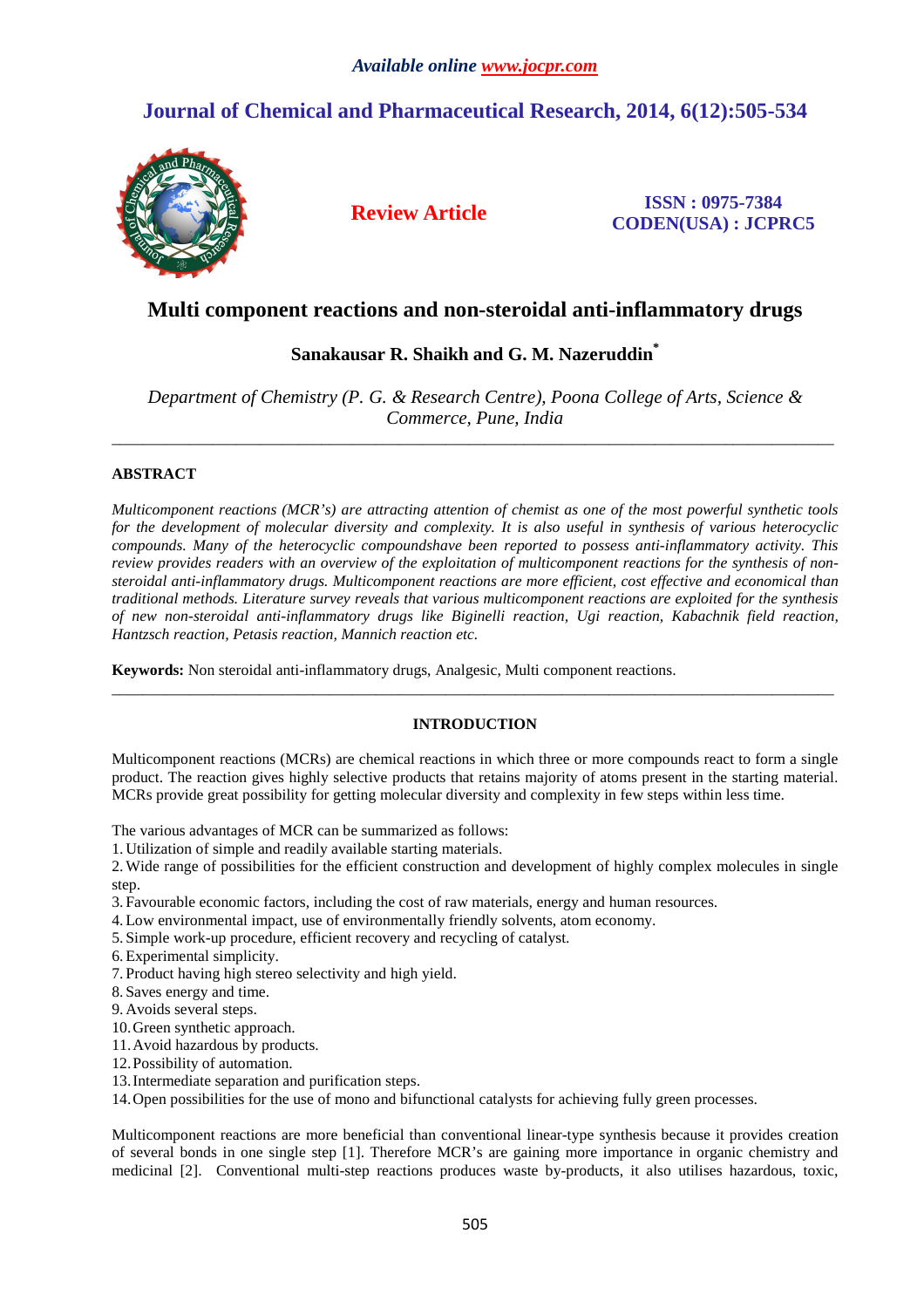expensive solvents. MCR's is efficient synthetic procedure for effective and quick organic transformation because the target molecule is obtained in one pot, single step so molecular diversity and complexity can be obtained by just changing the reacting components [3, 4].

*\_\_\_\_\_\_\_\_\_\_\_\_\_\_\_\_\_\_\_\_\_\_\_\_\_\_\_\_\_\_\_\_\_\_\_\_\_\_\_\_\_\_\_\_\_\_\_\_\_\_\_\_\_\_\_\_\_\_\_\_\_\_\_\_\_\_\_\_\_\_\_\_\_\_\_\_\_*

#### **Inflammation**

Inflammation is part of the body's immune response. It is the response of organism to the pathogens. Inflammation is a local reaction of the vascular and supporting elements of a tissue to injury leading into the formation of proteinrich exudates. It is a protective response from nonspecific immune system to localize, neutralize, or to destroy an injurious agent in preparation for the process of healing. Symptoms of inflammation are calor (heat), dolor (pain), tumor (swelling), rubor (redness) and function laesa (loss of function). It is the complex biological response of vascular tissues to harmful stimuli, such as pathogens, damaged cells, or irritants. The symptoms of pain are redness, swelling, heat, and loss of function. By the help of inflammation the organism gets rid of the injurious stimuli and to initiate the healing process. Inflammation is caused by physical agents, chemical agents, immunological reactions and infection by pathogenic organism [5]. Anti-inflammatory refers to the property of a substance to treat and reduce inflammation. Non steroidal anti-inflammatory drugs (NSAIDs) are useful tools in the treatment of acute and chronic inflammation [6], pain [7] and fever [8]. Long-term usage of anti-inflammatory drugs leads to side effects such as gastrointestinal lesions, bleeding and nephrotoxicity [9, 10].

#### **Importance of anti-inflammatory drugs**

Anti-inflammatory drugs reduce pain caused by inflammation. It inhibits or blocks the effect of (COX) enzymes. (COX) enzymes known as called cyclo-oxygenase. COX enzymes are produces the chemical called prostaglandin. At the side of injury or damage some prostaglandins are produce. These drugs block the production of prostaglandin and reduce pain. There are two types of COX enzymes - COX-1 and COX-2. COX-2 enzyme is responsible for the production of prostaglandins. Anti-inflammatory painkillers are sometimes classified into two main groups:

- Nonselective or standard NSAIDs. Most fall into this group, including diclofenac, ibuprofen, indometacin, and naproxen. They block both COX-1 and COX-2 enzymes.
- Coxibs. For example, celecoxib and etoricoxib. These mainly (selectively) block just the COX-2 enzyme.

Based on their chemical structure or mechanism of action NSAIDs are classified. New substances are mostly classified by mechanism of action. Eg: **Salicylates**: Aspirin (acetylsalicylic acid), Diflunisal, Salsalate. **P-amino phenol derivatives**: Paracetamol, phenacetin. **Propionic acid derivatives**: Ibuprofen, Naproxen, Fenoprofen, Ketoprofen, Dexketoprofen, Flurbiprofen, Oxaprozin, Loxoprofen. **Acetic acid derivatives**: Indomethacin, Sulindac, Etodolac, Ketorolac, Diclofenac, Nabumetone. **Enolic acid (Oxicam) derivatives**: Piroxicam, Meloxicam, Tenoxicam, Droxicam, Lornoxicam, Isoxicam. **Fenamic acid derivatives (Fenamates)**: Mefenamic acid, Meclofenamic acid, Flufenamic acid, Tolfenamic acid. **Selective COX-2 inhibitors (Coxibs)**: Celecoxib, Rofecoxib, Valdecoxib, Parecoxib, Lumiracoxib, Etoricoxib, Firocoxib. **Sulphonanilides**: Nimesulide.

Anti-inflammatory painkillers have two main uses: **To reduce pain**. Anti- inflammatory compounds are used to ease up pain in various situations, including osteoarthritis, rheumatoid arthritis, joint pains, muscle and ligament pains (strains and sprains), dysmenorrhoea (period pain), postoperative pain, headaches, migraines etc.

**To reduce inflammation**. Inflammation is also reduced. This can further reduce pain and stiffness that occurs with inflammation condition such as rheumatoid arthiritis.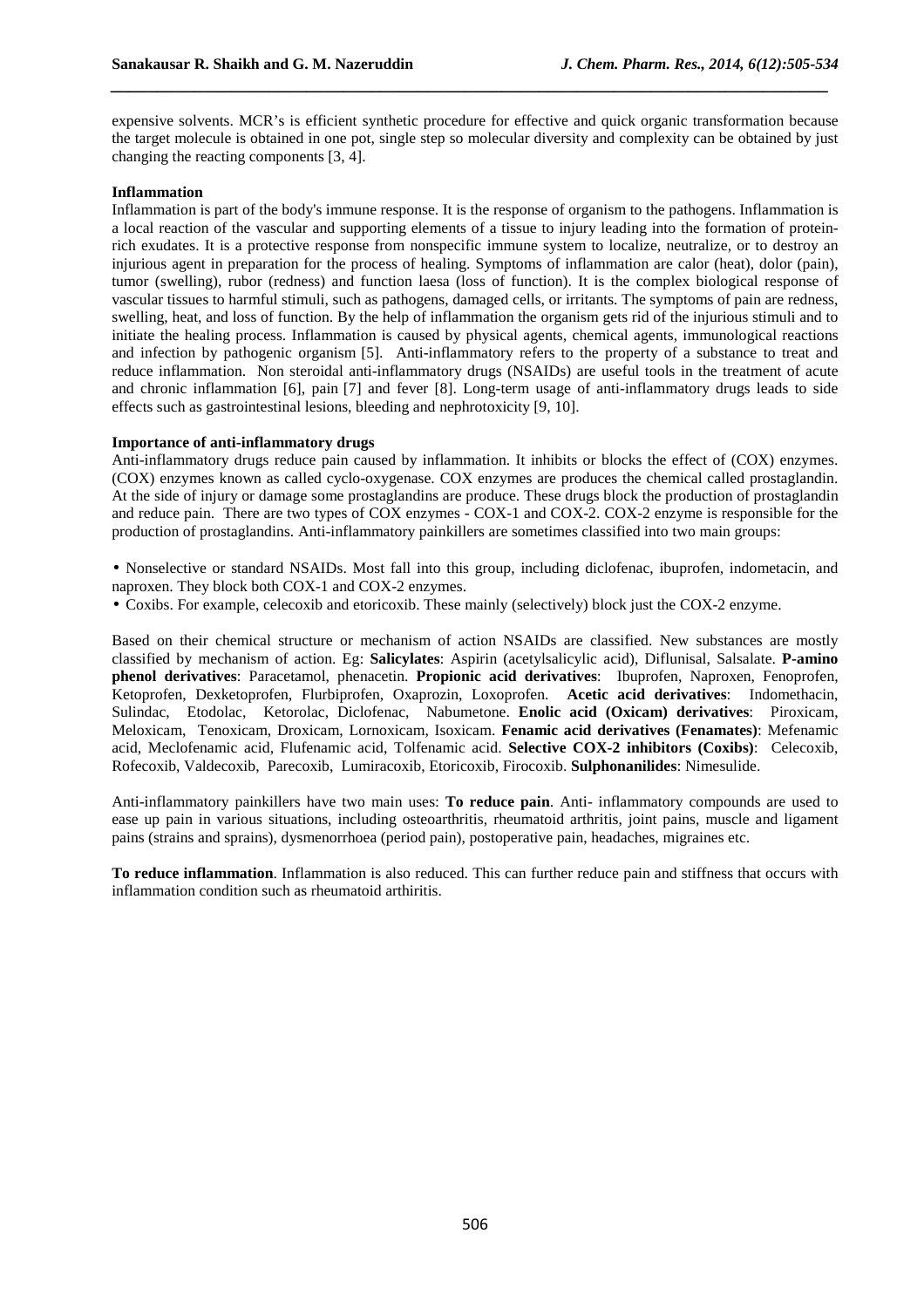## **Various types of multicomponent reaction**



*\_\_\_\_\_\_\_\_\_\_\_\_\_\_\_\_\_\_\_\_\_\_\_\_\_\_\_\_\_\_\_\_\_\_\_\_\_\_\_\_\_\_\_\_\_\_\_\_\_\_\_\_\_\_\_\_\_\_\_\_\_\_\_\_\_\_\_\_\_\_\_\_\_\_\_\_\_*

#### **1.Biginelli reaction**



**Scheme 1.** General scheme for Biginelli reaction.

The Biginelli reaction [11] is one of the common multicomponent reaction that produces 3,4-dihydropyrimidin-2(1H)-ones from aldehyde, ethyl acetoacetate, urea. This reaction is named by Italian chemist Pietro Biginelli in 1891. The product Dihydropyrimidinones obtained from the reaction is used in the pharmaceutical industry.

**Biginelli reaction used for synthesis of anti-inflammatory drugs**



**Scheme 2.** Synthesis of 2-amino dihydropyrimidinone derivatives

Anjna *et al*. [12] reported a synthesis of 2-amino dihydropyrimidinone derivatives by three-component condensation of aldehydes, ethyl cyanoacetate, and guanidine nitrate in presence of 2-3 drops of piperidine under microwave irradiation. The synthesized compounds were screened for their anti-inflammatory activity using carrageenaninduced rat paw edema method. Most of the compounds were reported to have significant anti-inflammatory activity. The synthesized compounds were produced in excellent yield within short period of time. The author observed that by increasing microwave power up to 600 watts, there was an increase in the yield and shortened reaction time, but beyond 600 watts there was no significant change in reaction time and yield.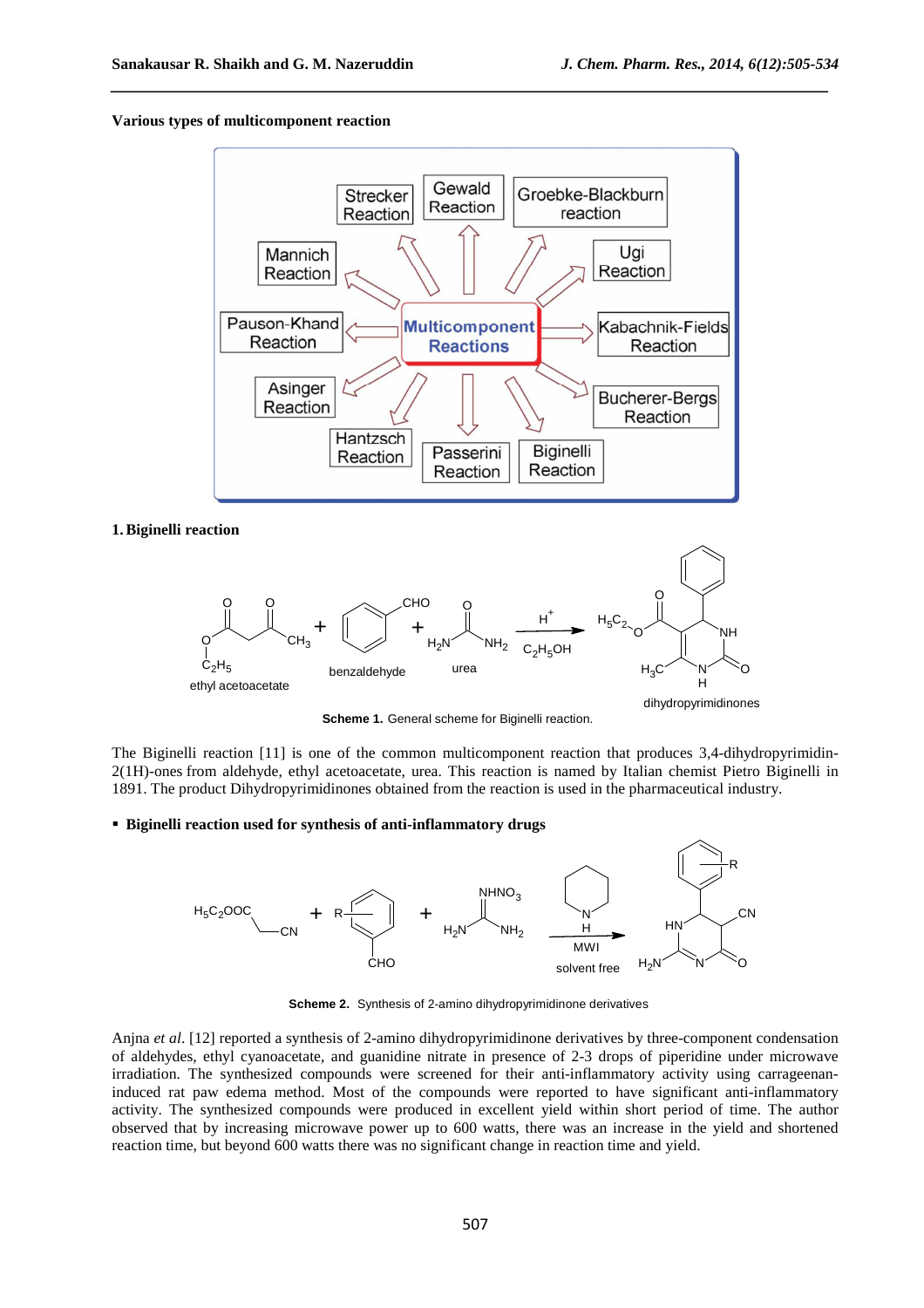

**Scheme 3.** Synthesis of 3,4-dihydrothiopyrimidin-2(1H)-one urea derivatives.



R. H. Tale *et al*. [13] has synthesized a series of novel 3,4-dihydropyrimidin-2(1H)-one urea derivatives of biological importance using Biginelli reaction. An intermediate ethyl 6-methyl-4-(4-nitrophenyl)-2-thioxo-1,2,3,4 tetrahydropyrimidine-5-carboxylate was synthesized by heating a mixture of p-nitrobenzaldehyde, ethylacetoacetate and thiourea in ethanol at  $80^{\circ}$ C for 8 h using catalytic amount of PTSA. Reduction of nitro group was carried out by using SnCl<sub>2</sub> in ethyl acetate at room temperature. Resulting amine was then subjected to react with different substituted isocynates in THF. The author observed that a majority of the analogues of the series was found to be active and exhibited the good (68% and 62%) TNF-a and IL-6 (92% and 86%) inhibitory activity. The author observed that the position of the substituent on terminal benzene ring of urea moiety has profound effect on the activity. The 2- and 5-positions on the terminal benzene ring are the favourable site for the higher potency. Evidently, the compound A with Cl and CF<sub>3</sub> at 2- and 5-positions, respectively, exhibiting highest TNF-a and IL-6 inhibitory activity, while presence of Cl at 2-position and  $CF_3$  group at 6-position exhibits no TNF-a activity or low IL-6 inhibitory activity. The compound B with fluoro group at 3- and 5-position of terminal benzene ring showed better TNF-a (62% at 10 lM) and IL-6 (86% at 10 lM) inhibitory activity. Biological activity evaluation study revealed that among all the compounds screened, compounds 12 and 17 found to have promising anti-inflammatory activity (68–62% TNF-a and 92–86% IL-6 inhibitory activity at 10 lM).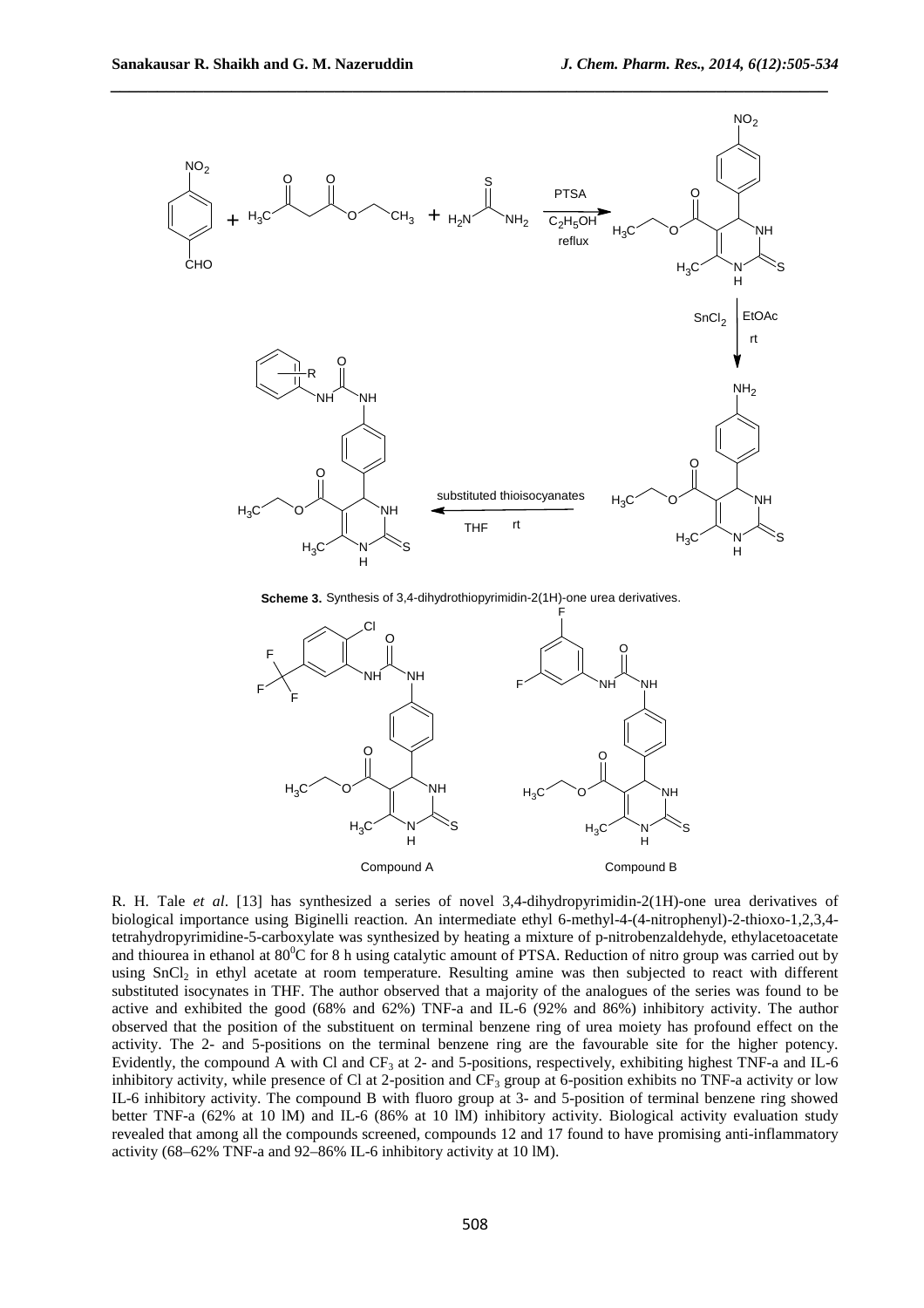

**Scheme 4.** Synthesis of 3-(substituted 1-phenylethanone)-4-(substituted phenyl)-1, 2, 3,4-tetrahydropyrimidine-5-carboxylates

R.V. Chikhale *et al*. [14] have presented the one-pot synthesis of a series of ethyl 6-methyl-2-methoxy-3- (substituted 1-phenylethanone)-4-(substituted phenyl)-1, 2, 3, 4-tetrahydropyrimidine-5-carboxylates via Biginellitype condensation of aromatic aldehydes with urea (or thiourea) using as a catalyst. Anti-inflammatory activity was carried out by carrageenan induced rat-paw edema method.



**Scheme 5.** Synthesis of 3-(substituted 1-phenylethanone)-4-(substituted phenyl)-1, 2, 3,4-tetrahydropyrimidine-5-carboxylates

Kapupara P. P. *et al*. [15] has discovered the synthesis and pharmacological screening of 4-amino-5- pyrimidine carbonitriles as potential anti-inflammatory agents. The target molecule was synthesized by adding aldehydes, malononitrile, amidine hydrochloride and sodium acetate in water and ethanol and refluxed with stirring for 6hrs. The obtained compounds were evaluated for their anti-inflammatory activities as well as gastric ulcerogenic effects. Results showed that the compound with (-Cl and -CH<sub>3</sub>) group on benzene ring showed potent anti-inflammatory activity in carrageenan-induced rat paw edema test with low gastric ulcerogenicity compared with etoricoxib.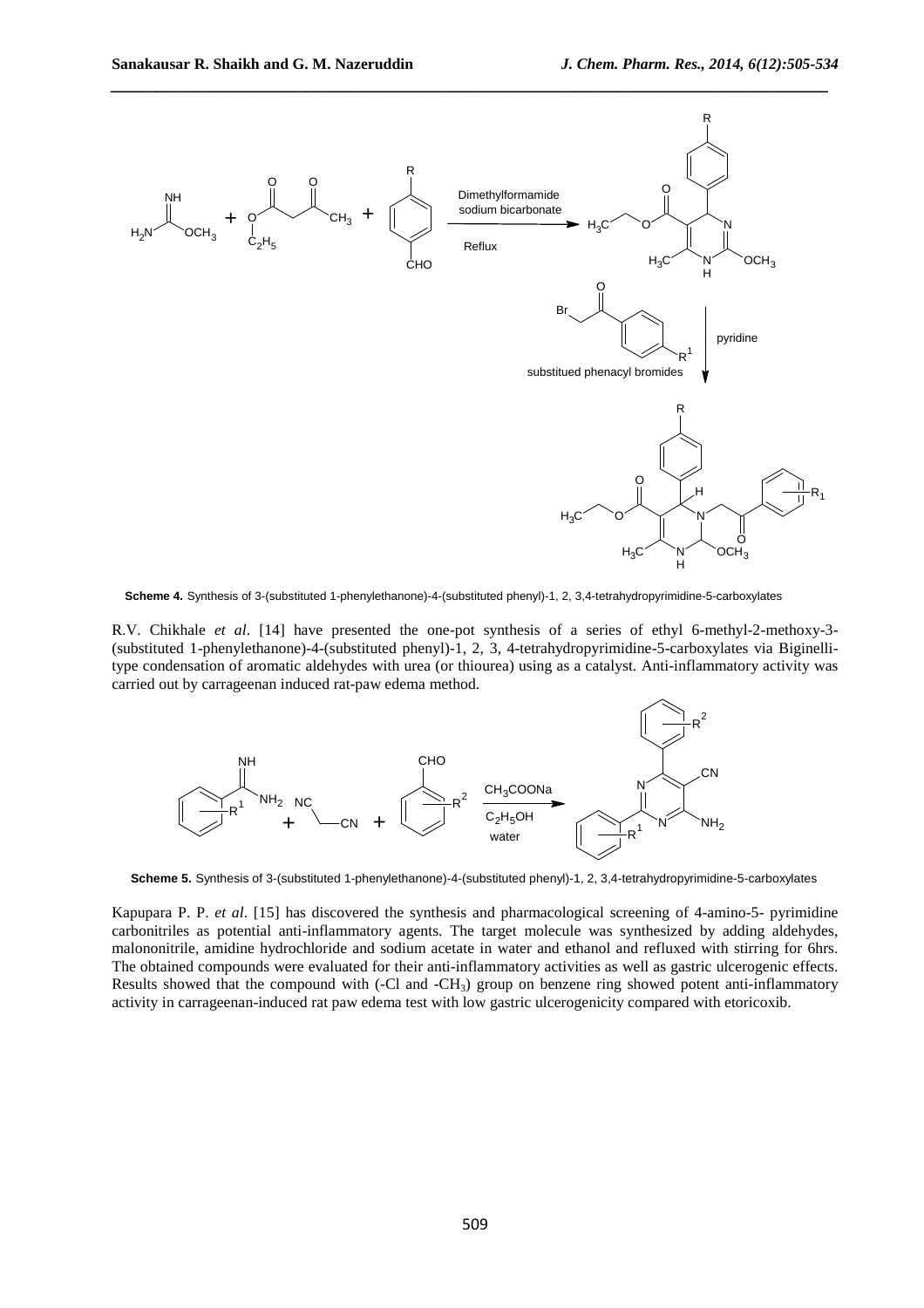

**Scheme 6.** Synthesis of 3-(4,6-disubtituted-2-thioxo-1,2,3,4-tetrahydropyrimidin-5-yl) propanoic acid

Hassan. A. Osman *et al*. [16] reported synthesis of 3-(4, 6-disubtituted-2-thioxo-1,2,3,4-tetrahydropyrimidin-5-yl) propanoic acid derivatives. The compounds was synthesized by using Biginelli reaction, a condensation of thiourea, 5-(4- isobutylphenyl)-5-oxopentanoic acid and substituted aldehydes. Aryl acetic acid or propanoic acid derivatives have found to have major contribution in non-steroidal anti-inflammatory agents. Acid side chain was frequently used to have more potent anti-inflammatory agent. The synthesized compounds were obtained in good yield. All the newly synthesized compounds demonstrated anti-inflammatory activity comparable to that of ibuprofen at the same dose.



**Scheme 7.** Synthesis of 3,4-Dihydropyrimidine-2(1H)-one Derivatives

P.A. Patil *et al*. [17] has discovered new 4-Substituted aryl-6-methyl-2-pyrimidinone-5-(N-p-tosyl) carbohydrazides by synthesizing in a three step reaction. In first step 5-(ethoxy carbonyl)-6-methyl-4-substitutedaryl-3,4 dihydropyrimidin-2(1H)- ones was obtained. Second step consist of synthesis of 4-substituted aryl-6-methyl-2 pyrimidinone-5-carbohydrazides. Third step involves synthesis of 4-substituted aryl-6-methyl-2-pyrimidinone-5-(Np-tosyl) carbohydrazides. The tested compound showed anti-inflammatory and analgesic activity.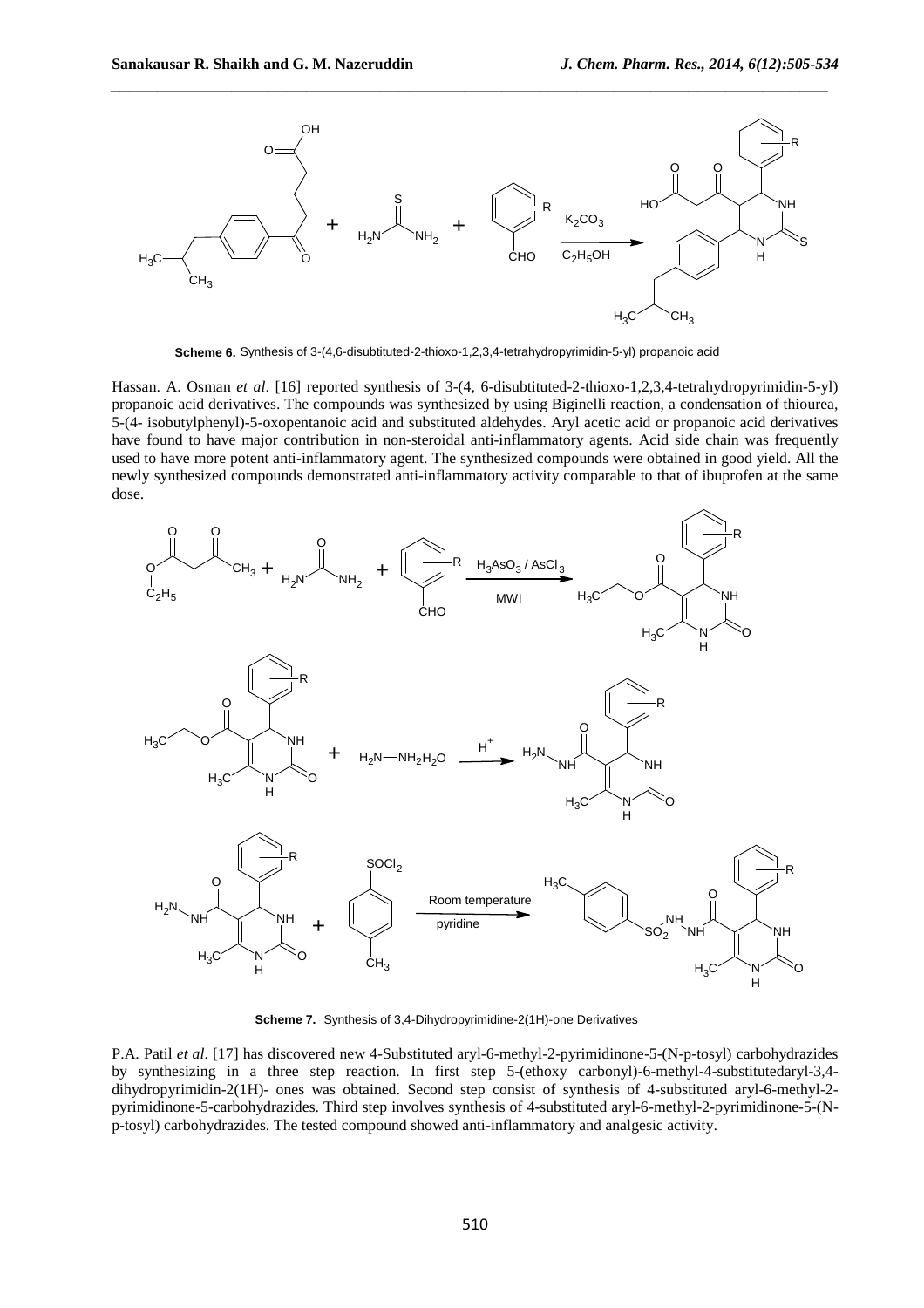

**Scheme 8.** Synthesis of 2-amino-6-(4-substituted aryl)-4-(4-substitutedphenyl)-1,6-dihydropyrimidine-5-yl-acetic acid derivatives

Sushilkumar S. Bahekar *et al*. [18] has discovered a synthesis of series of 2-amino-6-(4-substituted aryl)-4-(4 substituted phenyl)-1,6-dihydropyrimidine-5-yl-acetic acid derivatives by condensation reaction of aroylpropanoic acid, guanidine nitrate and aromatic aldehydes in presence of  $K_2CO_3$  as a catalyst.



**Scheme 9.** Synthesis of [4, 6-(4 substituted aryl)-2-oxo-1, 2, 3, 4-tetrahydropyrimidin- 5-yl]-acetic acid derivatives

Santosh N. Mokale *et al*. [19] has investigated synthesis of A series of [4,6-(substituted aryl)-2-oxo-1,2,3,4 tetrahydro-pyrimidin-5-yl]-acetic acid has been synthesized by the base catalyzed condensation of 4-(4-substituted phenyl)-4-oxo butanoic acid, urea with aldehyde in ethanol. The synthesized compound was evaluated for antiinflammatory activity.



**Scheme 10.** Synthesis of dihydropyrimidine derivatives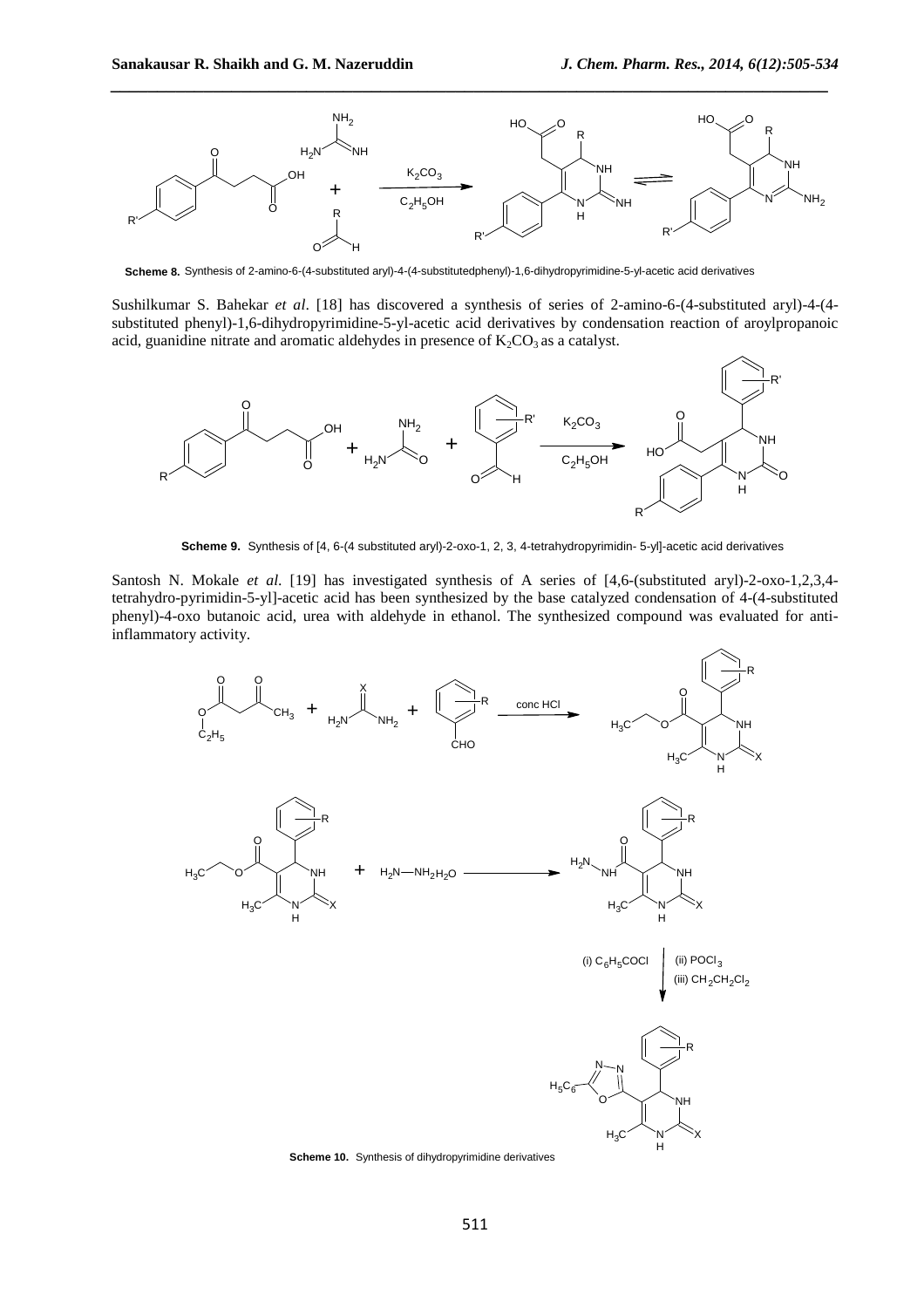Manish Kumar Mishra *et al*. [20] has synthesized and evaluated for their anti-inflammatory activity by carrageenan induced rat paw edema method for a series of 6- methyl- 2 - oxo N- (4- oxo- 2- substituted phenyl- 1, 3- thiazolidin-3- yl)- 4- substituted phenyl- 1, 2, 3, 4- tetrahydropyrimidine- 5- carboxamide. The reaction was carried out simply by heating a mixture of three components dissolved in ethanol with a catalytic amount of hydrochloric acid at reflux temperature.

*\_\_\_\_\_\_\_\_\_\_\_\_\_\_\_\_\_\_\_\_\_\_\_\_\_\_\_\_\_\_\_\_\_\_\_\_\_\_\_\_\_\_\_\_\_\_\_\_\_\_\_\_\_\_\_\_\_\_\_\_\_\_\_\_\_\_\_\_\_\_\_\_\_\_\_\_\_*



**Scheme 11.** Synthesis of 3,4-dihydrothiopyrimidin-2(1H)-one derivatives of N-aryl urea

Rajesh H. Tale *et al*. [21] has developed synthesis of novel thioanalogs of 3,4-dihydrothio pyrimidin-2(1H)-one derivatives of N-aryl urea by sequential Biginelli's reaction, reduction followed by reaction of resulting amine with different arylisothiocynates. The synthesized compounds were screened and found to have promising antiinflammatory activity.



**Scheme 12.** Synthesis of 3-substituted [3, 4-dihydropyrimidinones]-Indolin-2-ones

M. Ajitha *et al*. [23] has investigated the anti-inflammatory activity [22] and analgesic activity [23] of new 3 substituted [3, 4-dihydropyrimidinones ]-Indolin-2-ones, ethylacetoacetate and aromatic aldehydes, in dry methanol and a concentrated hydrochloric acid as a catalyst was condensed by multicomponent one pot condensation by named Biginelli's reaction for 10 to 12 hours on a water bath. The synthesized compounds were tested for antiinflammatory activity by carrageenan induced rat paw method.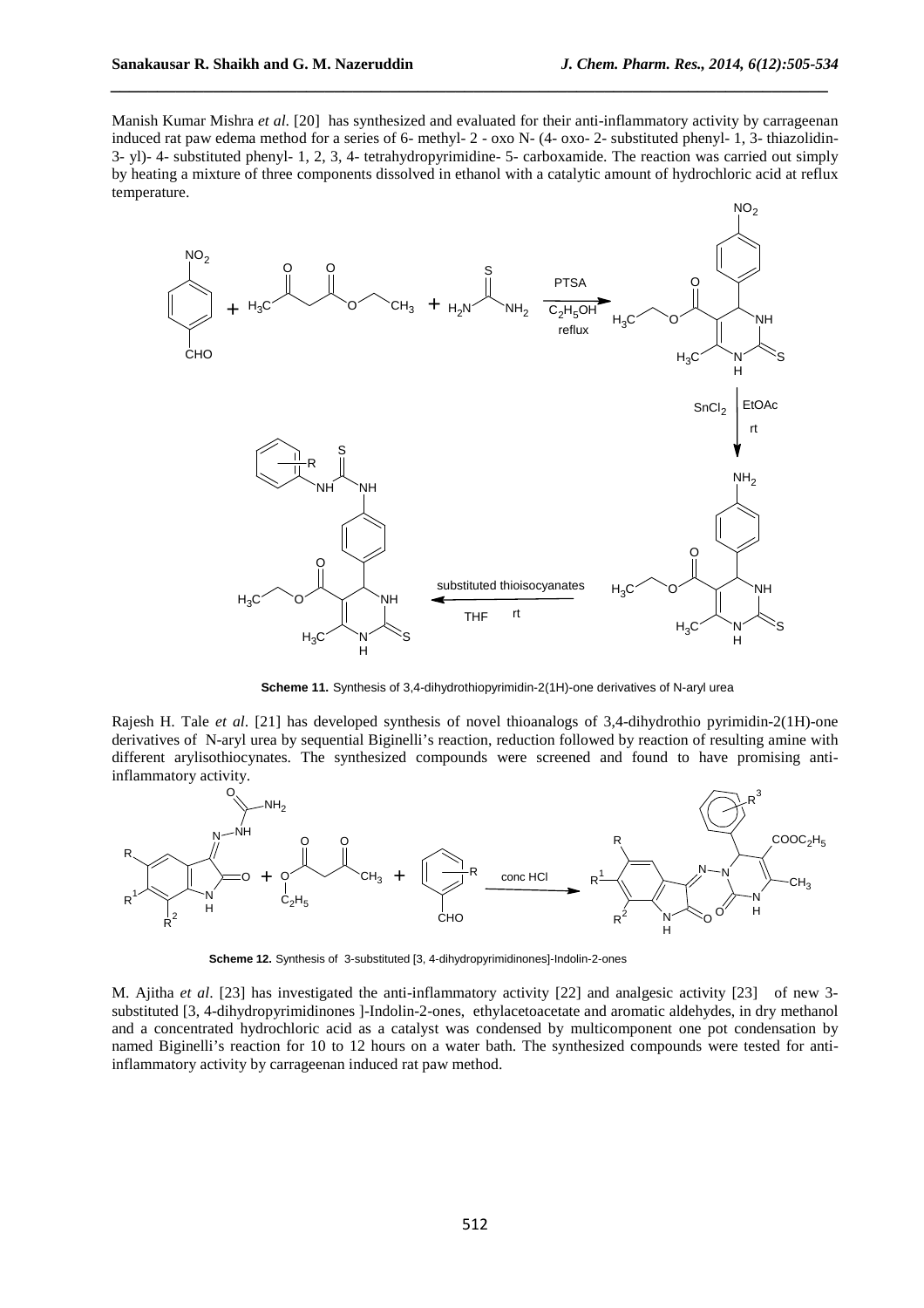

**Scheme 13.** Synthesis of 2-methylthio-1,4-dihydropyrimidines

Ramesh Sawant and Varsha Sarode [24] a series of 2-methylthio-1,4-dihydropyrimidine derivatives were synthesized in good yields by alkylation of 1,2,3,4-tetrahydropyrimidines (I) with methyl iodide in the presence of pyridine. The synthesized compounds were tested for analgesic activity.



**Scheme 14.** Synthesis of 4,5-dihydropyrimidine-5-carbonitrile derivatives.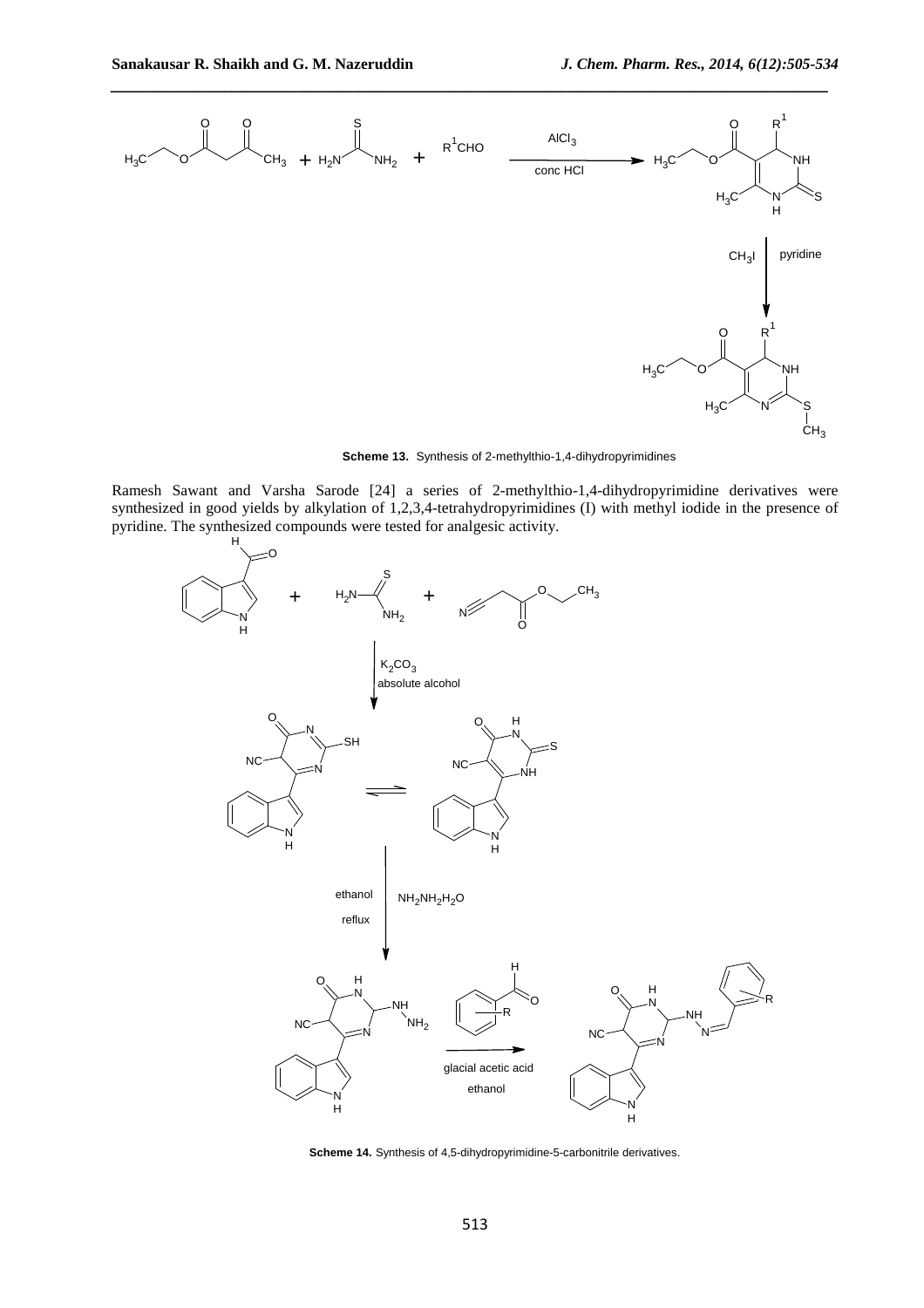Mohammad Mumtaz Alam *et al*. [25] has reported potassium carbonate catalysed synthesis of dihydropyrimidine-5 carbonitriles followed by reaction with hydrazine hydrate, aromatic aldehydes. The synthesized compounds were found to have anti-inflammatory and analgesic properties. The compounds were also tested for ulcerogenic activity and showed superior GI safety profile.

*\_\_\_\_\_\_\_\_\_\_\_\_\_\_\_\_\_\_\_\_\_\_\_\_\_\_\_\_\_\_\_\_\_\_\_\_\_\_\_\_\_\_\_\_\_\_\_\_\_\_\_\_\_\_\_\_\_\_\_\_\_\_\_\_\_\_\_\_\_\_\_\_\_\_\_\_\_*



**Scheme 15.** Synthesis of 3-(4,6-disubtituted-2-thioxo-1,2,3,4-tetrahydropyrimidin-5-yl) propanoic acid derivatives

Santosh N. Mokale *et al*. [26] investigated synthesis of a series of 3-(4,6-disubtituted-2-thioxo-1,2,3,4 tetrahydropyrimidin-5-yl) propanoic acid derivatives synthesized by condensation of thiourea, 5-(4-subtituted phenyl)-5-oxopentanoic acid and substituted aldehydes. The synthesized compounds were screened for their antiinflammatory activity using rat paw edema method. Most of the compounds from the series showed significant (p <0.05) anti-inflammatory activity.

#### **2.Hantzsch reaction**



**Scheme 16.** General scheme for Hantzsh reaction.

The Hantzsch pyridine synthesis [27] also called as Hantzsch dihydropyridine synthesis is a multicomponent organic reaction where aldehyde such as formaldehyde, β-keto ester such as ethyl acetoacetate and a nitrogen donor such as ammonium acetate or ammonia reacts to form product. Initially dihydropyridine is formed as a product which oxidizes in next step to to produce pyridine. Aromatization is the main driving force for the reaction. This reaction was reported in 1881 by Arthur Rudolf Hantzsch.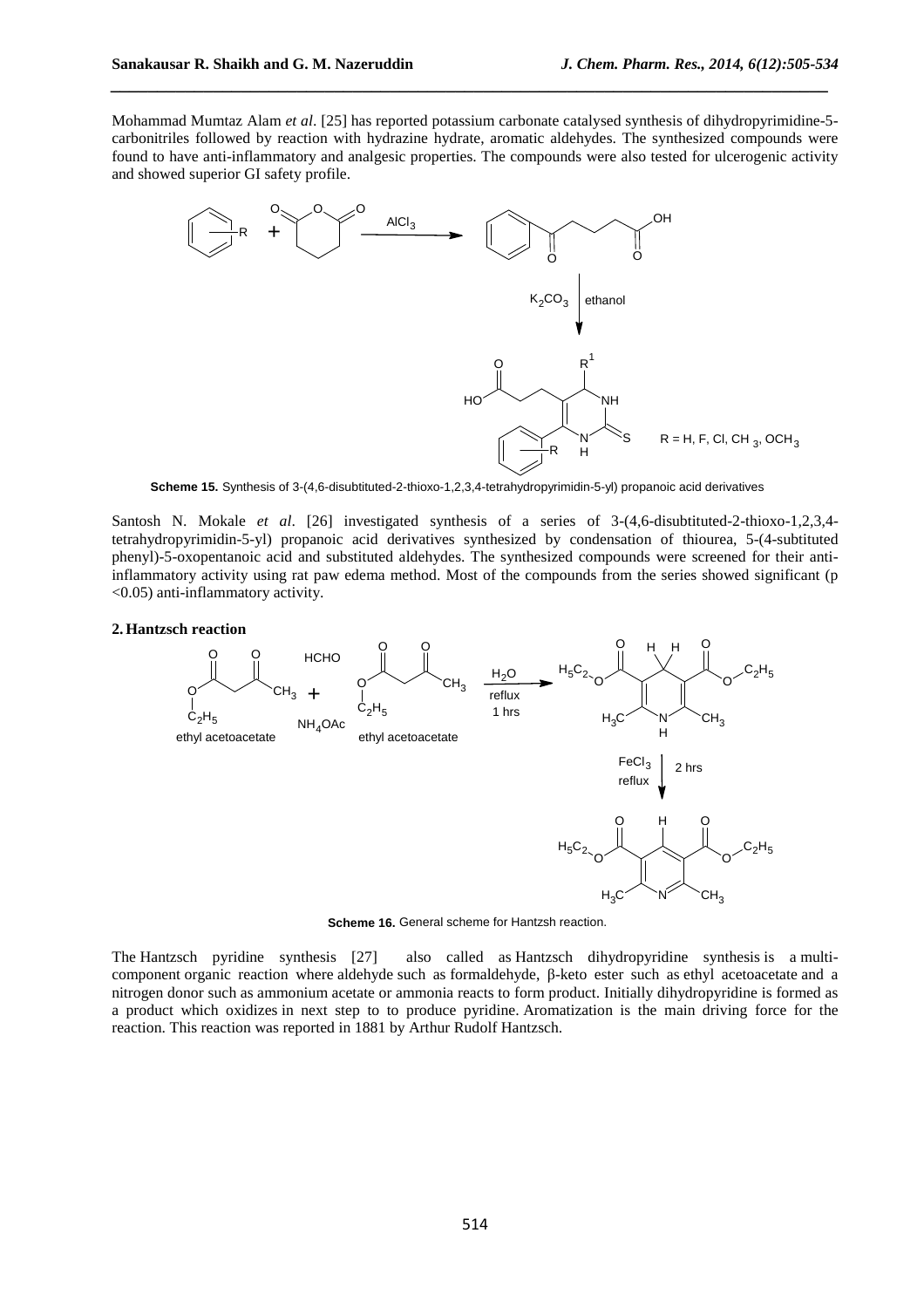**Hantzsch reaction used for synthesis of anti-inflammatory drugs**



*\_\_\_\_\_\_\_\_\_\_\_\_\_\_\_\_\_\_\_\_\_\_\_\_\_\_\_\_\_\_\_\_\_\_\_\_\_\_\_\_\_\_\_\_\_\_\_\_\_\_\_\_\_\_\_\_\_\_\_\_\_\_\_\_\_\_\_\_\_\_\_\_\_\_\_\_\_*

Scheme 17. Synthesis of 2,6-dimethyl-N <sub>3</sub>,N<sub>5</sub>-diphenyl-1,4-dihydropyridine-3,5-dicarbohydrazide

A.Asma Samaunnisa *et al.* [28] reported a hantszch reaction for the synthesis of a series of new 2,6-dimethyl-N<sub>3</sub>,N<sub>5</sub>diphenyl-1,4-dihydropyridine-3,5-dicarbohydrazide and its derivatives were synthesized from Diethyl-2,6-dimethyl-1,4-dihydropyridine-3,5-dicarboxylates and Diethyl-4-(4-hydroxyphenyl)-2,6-dimethyl-1,4-dihydropyridine-3,5 dicarboxylates were prepared by the condensation of ethyl acetoacetate with aldehydes in presence of ammonia.

## **3.Mannich reaction**



**Scheme 18.** General scheme for Mannich reaction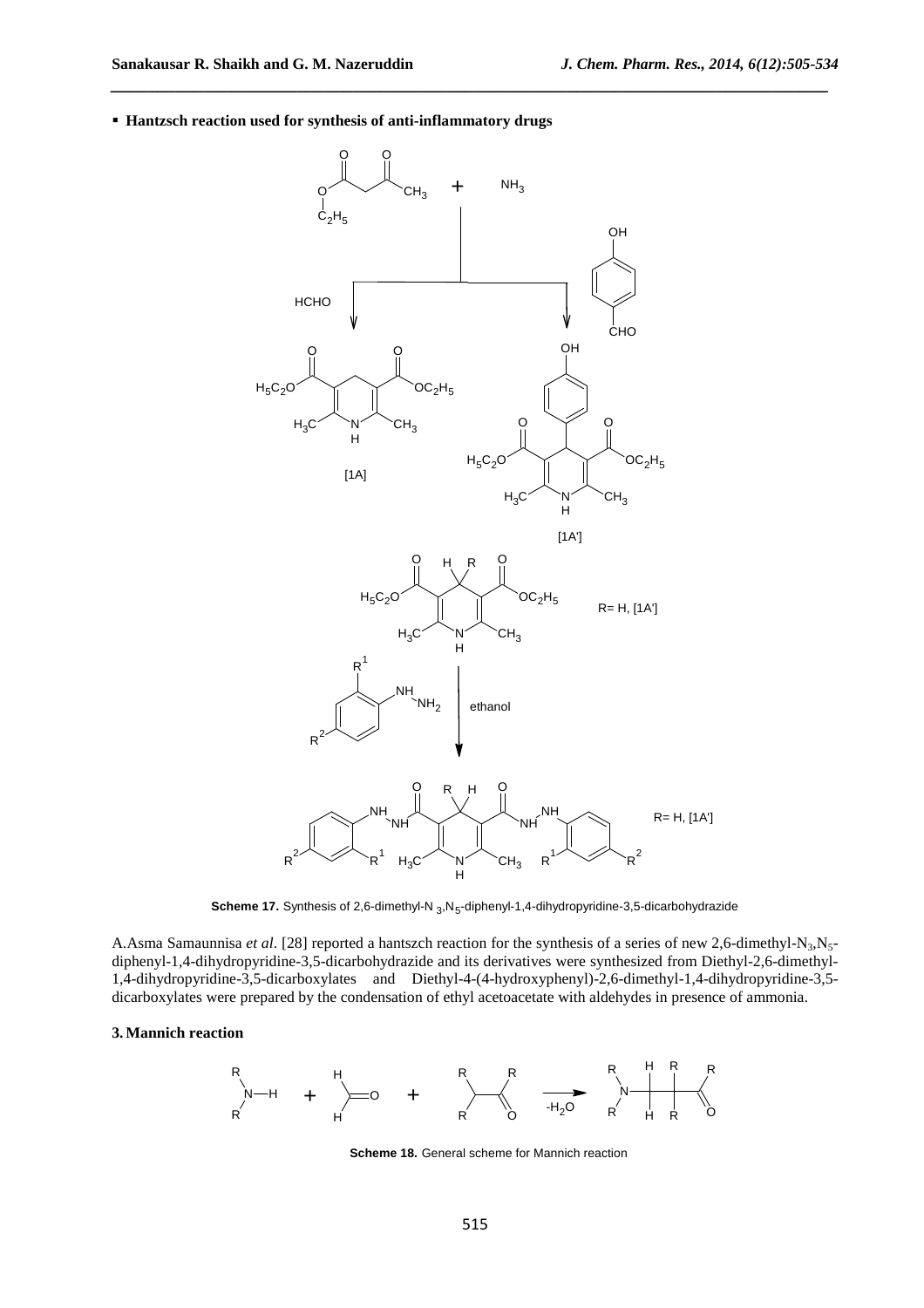The Mannich reaction [29] is an example of multicomponent reaction which involves reaction of carbonyl functional group with formaldehyde and ammonia with primary or secondary amine to obtain β-aminocarbonyl compound known as a Mannich base. Reactions between aldimines and  $\alpha$ -methylene carbonyls are also considered Mannich reactions because these imines form between amines and aldehydes. The reaction is named after chemist Carl Mannich.

*\_\_\_\_\_\_\_\_\_\_\_\_\_\_\_\_\_\_\_\_\_\_\_\_\_\_\_\_\_\_\_\_\_\_\_\_\_\_\_\_\_\_\_\_\_\_\_\_\_\_\_\_\_\_\_\_\_\_\_\_\_\_\_\_\_\_\_\_\_\_\_\_\_\_\_\_\_*

## **Mannich reaction used for synthesis of anti-inflammatory drugs**



**Scheme 19.** Synthesis of benzamidazole using mannich base

B. Anil Reddy [30] has synthesized 1, 2-disubstituted benzimidazole derivatives using mannich bases. It was obtained by reacting 2-(1-amino benzyl) benzimidazole, secondary amine and formaldehyde the reactants were refluxed with stirring at 70-75 °C. The synthesized compound was evaluated for anti-inflammatory activity by using carrageenan induced paw edema.



**Scheme 20.** Synthesis of substituted quinazolinone derivatives

Meenu Chaudhary *et al.* [31] has reported synthesis of a series of novel substituted-[1,2,4]triazolo[1,5c] quinazolino ne derivatives, by using mannich reaction. Quinazolinone is a compound made up of two fused six member simple aromatic rings-benezene and pyrimidine ring and have been reported to posses versatile type of biological activities such as anticancer, anticonvulsant, anti-inflammatory, antihelminthic, antimicrobial activities. The compound was synthesized by mannich reaction using formamide and different secondary amines. All synthesized compounds were screened for anti-inflammatory activity.



**Scheme 21.** Synthesis of 1H-indole-2, 3-dione Derivatives

Panda J *et al*. [32] has discovered synthesis of some 1H-indole-2, 3-dione derivatives. The starting compound 1Hindole-2,3-dione on reaction with different substituted anilines formed the Schiff bases. The corresponding N Mannich bases have been prepared by the reaction of the Schiff bases with diphenylamine in the presence of formaldehyde. The synthesized Mannich bases were screened for their antibacterial, analgesic and antiinflammatory activities by the standard methods. According to author the compound containing chloro group showed the most favorable activity.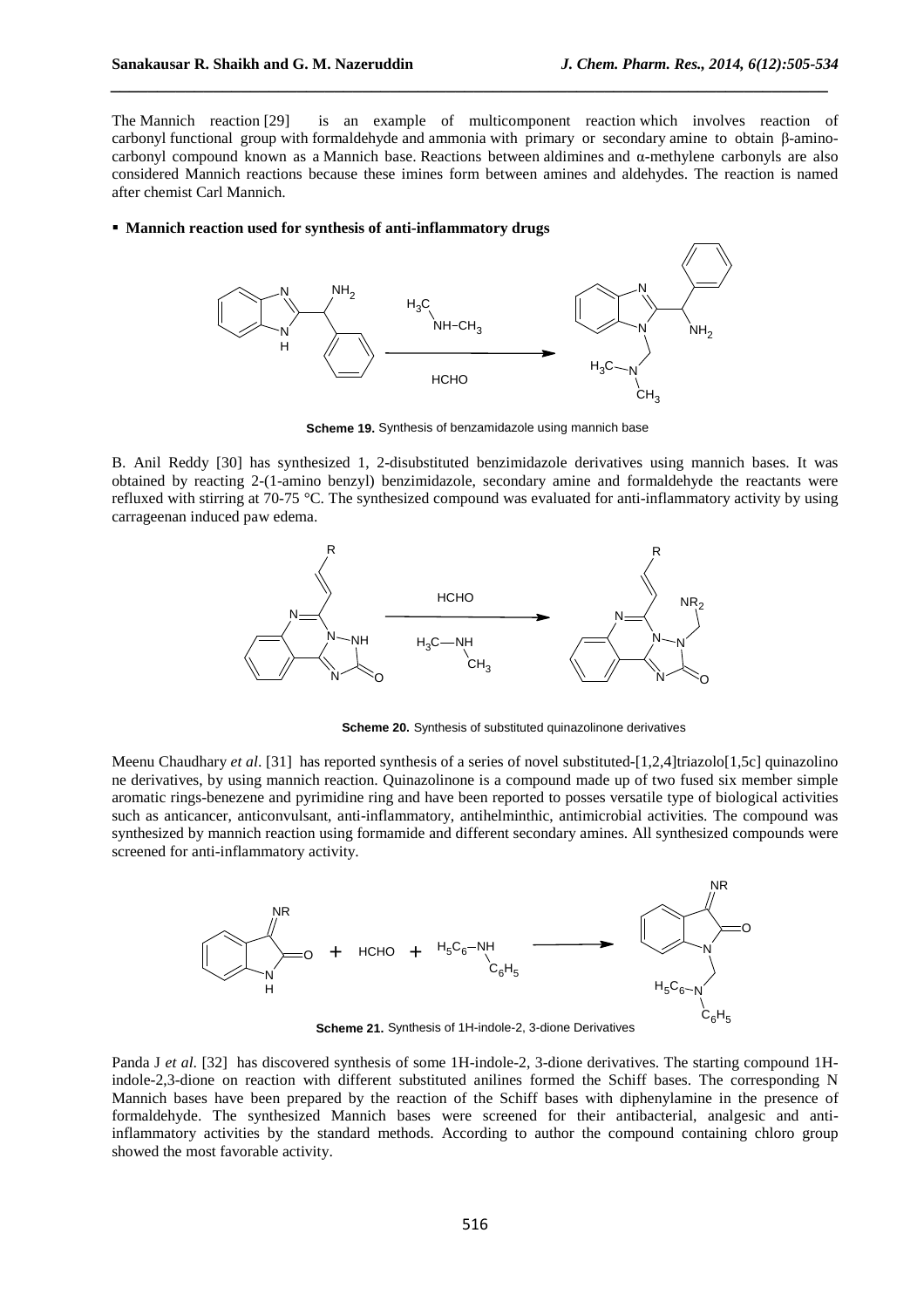$COMH<sub>2</sub>$ 

N

 $CH<sub>3</sub>$ 



*\_\_\_\_\_\_\_\_\_\_\_\_\_\_\_\_\_\_\_\_\_\_\_\_\_\_\_\_\_\_\_\_\_\_\_\_\_\_\_\_\_\_\_\_\_\_\_\_\_\_\_\_\_\_\_\_\_\_\_\_\_\_\_\_\_\_\_\_\_\_\_\_\_\_\_\_\_*

**Scheme 22.** Synthesis of 5-nitro-3-piperazinomethyl-2-benzoxazolinones

Meric Koksal *et al*. [33] has prepared new Mannich Bases of 5-Nitro-2-Benzoxazolinones. The target compounds were prepared by vigorously stirring a solution of the substituted piperazine derivative, 5-nitro-2-benzoxazolinone in methanol, formaline was added and then mixture refluxed in a water bath for 1 h. The synthesized compounds were examined for their in vivo anti-inflammatory and analgesic activities in two different bioassays, namely, carrageenan-induced hind paw edema and p-benzoquinone-induced abdominal constriction tests in mice and also ulcerogenic effects were determined. Among the tested derivatives most promising results were obtained for the compounds bearing electron-withdrawing substituents (F, Cl, -COCH3) in the ortho/para position of the phenyl nucleus on the piperazine ring at 3 position of benzoxazolinone moiety. The analgesic activities of all compounds are higher than their anti-inflammatory activities.



**Scheme 23.** Synthesis of 2-ethyl benzamidazole derivatives.

G. Mariappan *et al*. [34] has developed one pot synthesis of [1-(N-substitued amino) methyl]-2-ethyl benzamidazole derivatives that has been synthesized by condensation of 2-ethyl benzamidazole with substituted primary and secondary amines. Analgesic activity has been carried out on mice by using tail flick method.



**Scheme 24.** Synthesis of mannich base nicotinamide with mefenamic acid MNM

 $CH<sub>3</sub>$ 

Ritchu Babbar *et al*. [35] has proposed Mannich bases of Nicotinamide with diclofenac and mefenamic acid. The compound was tested for their anti-inflammatory activity. Nicotinamide on reaction with secondary amine, i.e., diclofenac and mefenamic acid in presence of formaldehyde and hydrochloric acid lead to the formation of target molecule. The molecules were evaluated for their anti-inflammatory activity by carrageenan induced rat paw edema method and exhibited significant activity.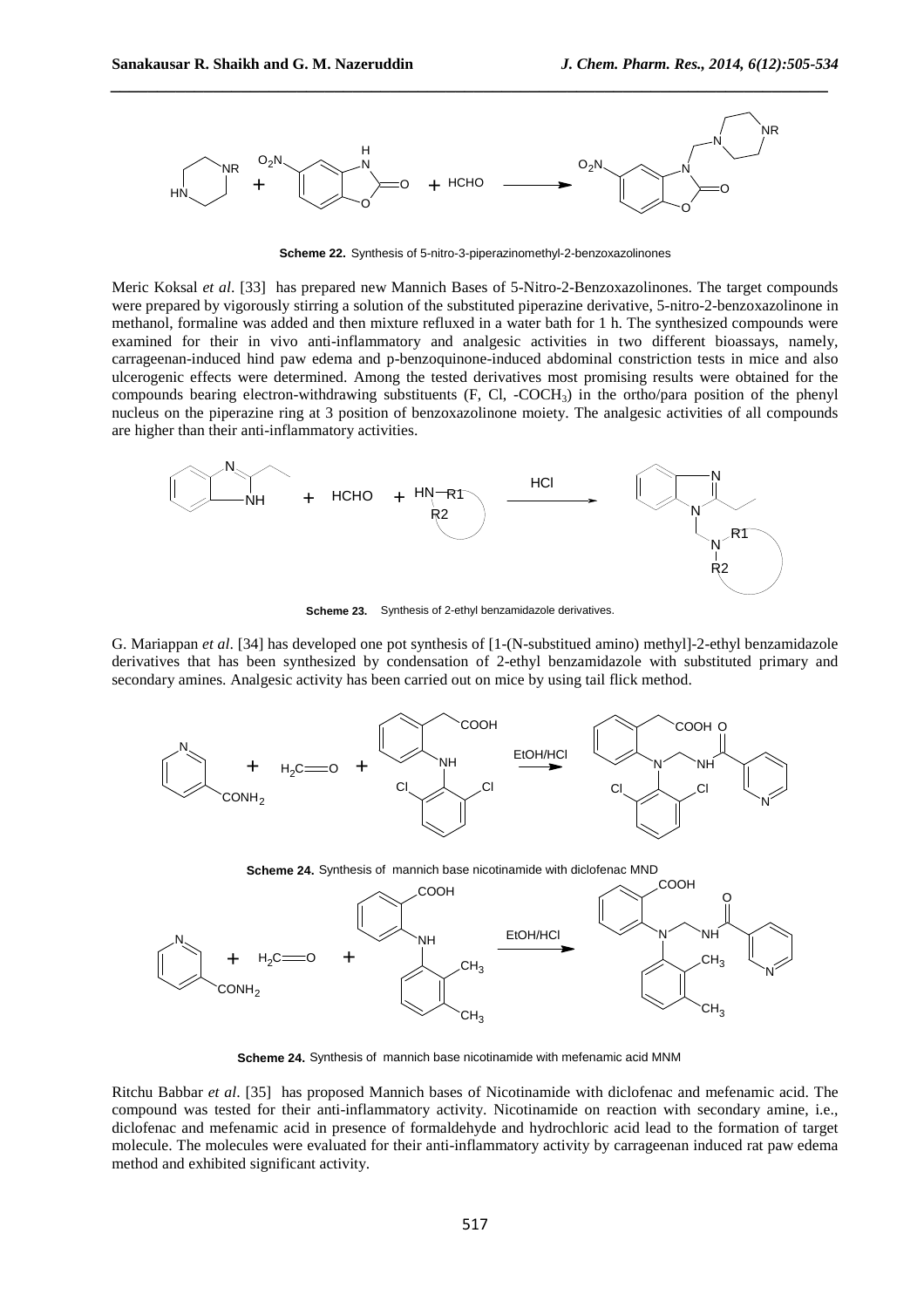

**Scheme 25.** Synthesis of N-Mannich bases of 2-(substitutedphenyl)benzimidazole.

J.T Leonard *et al*. [36] has demonstrated synthesis of 1-(substituted methyl)-2-(substituted phenyl) benzimidazoles. The compounds were evaluated for anti-inflammatory and anti-bacterial activities. The author observed that the compounds having methoxy substituent at phenyl ring produce better activity than nitro substituent. The compounds with morpholine, piperazine, piperidine, 4-methyl piperazine and 4-ethyl piperazine substitution at amine position produce good anti-inflammatory activity. The synthesized compound was subjected for anti-inflammatory activity using carrageenan-induced paw edema method.



**Scheme 26.**Synthesis of 4-[1-4-substitutedphenyl methylidene]amino-1-(morpholinomethyl)-3-(4-pyridyl)-4, 5-dihydro-1H-1, 2, 4-triazole-5-thione

Mostafa A. Hussein *et al*. [37] has designed the synthesis 4-[1-4-substituted phenyl methylidene] amino-1- (morpholinomethyl)- 3-(4-pyridyl)-4, 5-dihydro-1H-1, 2, 4-triazole-5-thione. Compounds were synthesized in a one pot reaction involving formaldehyde, and morpholine. All compounds were evaluated for their anti-inflammatory activity and analgesic activity using indomethacin as a reference drug. The author observed compounds carrying Cl, Br, and NMe<sub>2</sub> moieties, respectively revealed maximum activity at 4 h post-injection and showed  $\sim$ 84-100% of the inhibition exhibited by indomethacin a result that could be attributed to the structural similarities to that moieties in indomethacin.

#### **4. Ugi reaction**



**Scheme 27.** General scheme for Ugi reaction.

The Ugi reaction [38] is a multi-component reaction where a ketone or aldehyde, an amine, an isocyanide and a carboxylic acid reacts together to form a bis-amide. The reaction is named after Ivar Karl Ugi in 1959. As Ugi reaction is exothermic in nature the reaction usually completes within few minutes.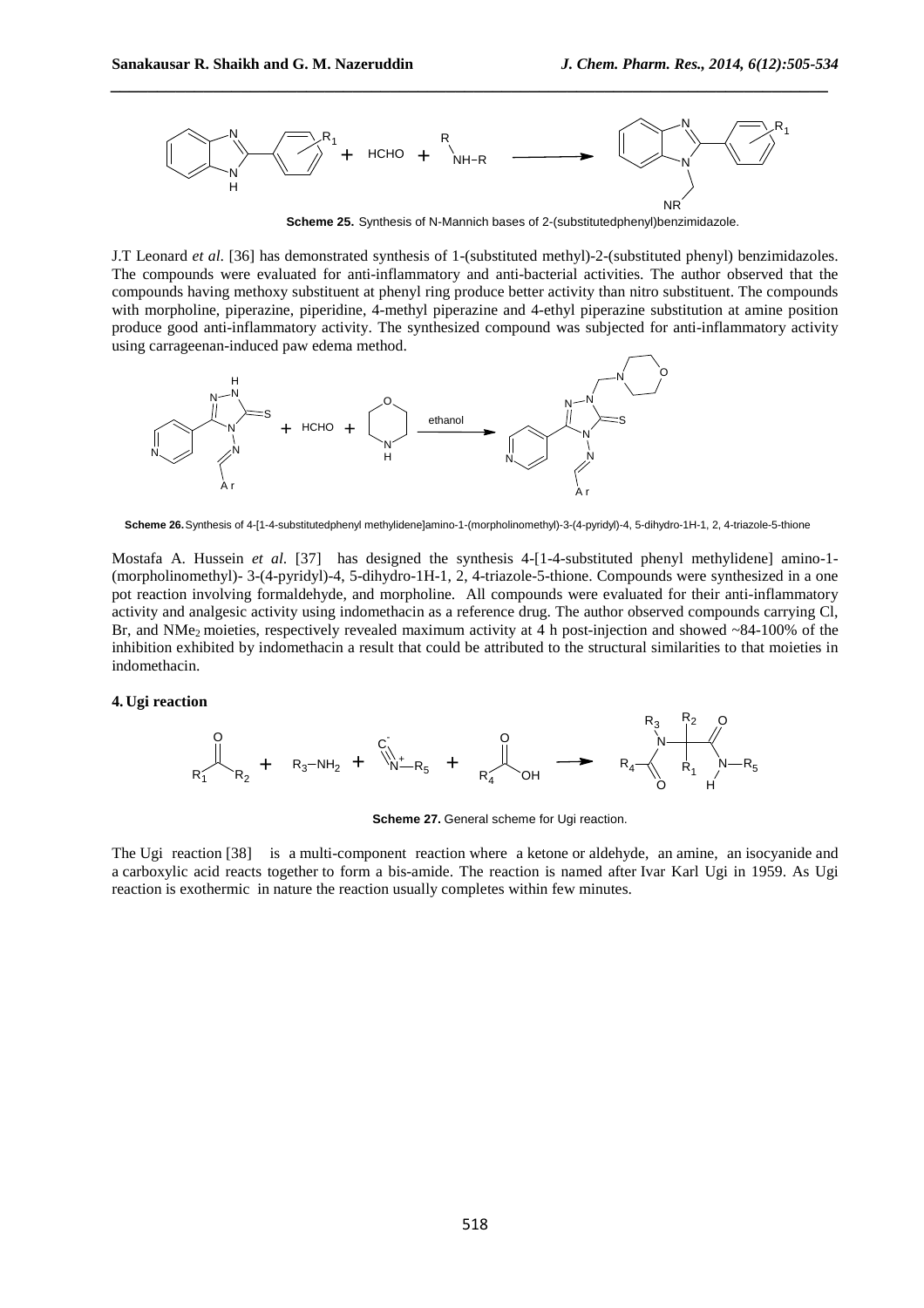



**Scheme 28.** Synthesis of UGI 4CR derivatives

Ipsita Mohanram, *et al*. [39] has synthesized Ugi 4 CR by adding a mixture of 2-hydroxy-4-((3 nitrophenyl)diazenyl)benzal dehyde, 4-aminoantipyrine, ethyl isocyanoacetate, substituted carboxylic acid in ethanol and Zeolite in one-pot and stirred at room temperature. The synthesized compound was tested for analgesic and anti-inflammatory activities. Analgesic activity was evaluated by Eddy hot plate method using Morphine Sulfate as a standard reference drug. Anti-inflammatory activity was evaluated by mercury displacement method using Diclofenac as standard reference drug.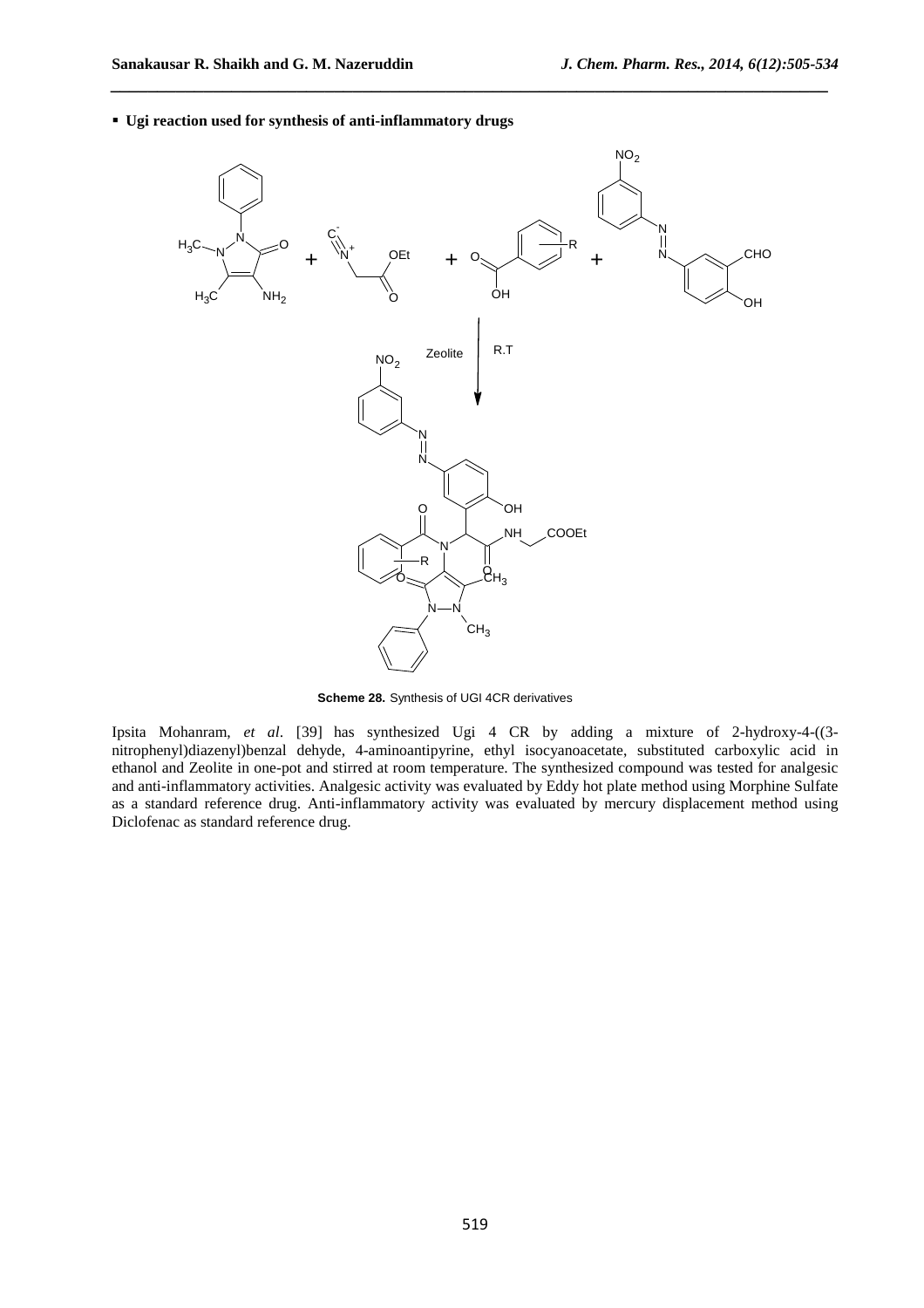

**Scheme 29**. Synthesis of Ugi 4CR

Ipsita Mohanram *et al*. [40] has developed an efficient and rapid synthesis of novel anti-inflammatory and antimicrobial agents using 4-aminoantipyrine, nicotinic acid, ethylisocyanoacetate and substituted aldehydes via Ugi four component reactions (Ugi-4CR) protocol under microwave irradiation in presence of Fluorite as a catalyst.

#### **5.Kabachanik field reaction**



**Scheme 30.** General scheme for the Kabachnik - Fields reaction

Kabachnik–Fields reaction [41] is a multicomponent reaction which involves formation of an αamino phosphonate from an amine, a carbonyl compound and a dialkyl phosphonate. This multicomponent reaction was independently discovered by Martin Izrailevich Kabachnik and Ellis K. Fields in 1952. This reaction involves firstly the formation of an imine followed by an addition reaction of the phosphonate P-H bond into the C=N double bond. The reaction is accelerated by using dehydrating reagent and Lewis acid.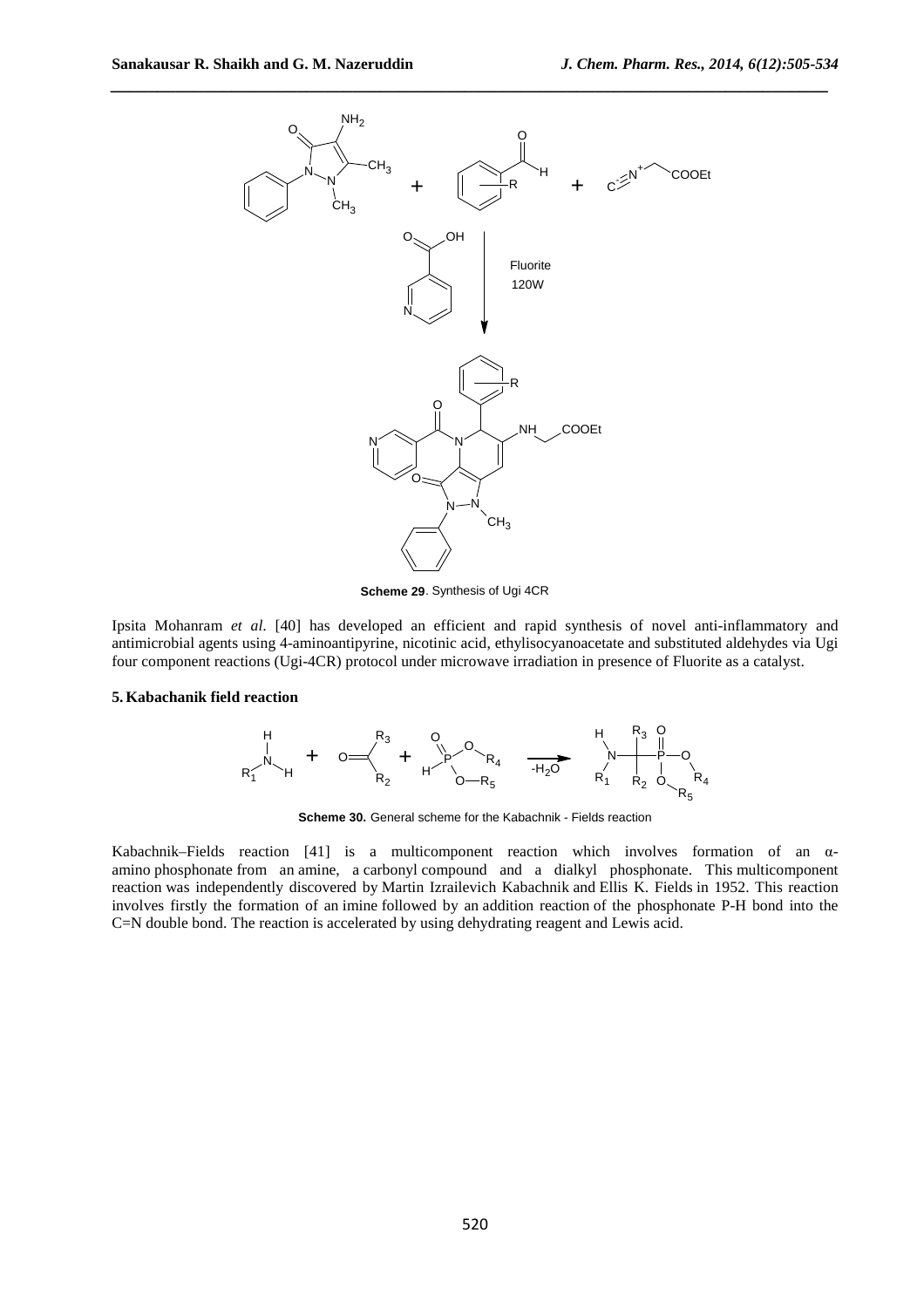**Kabachanik reaction used for synthesis of anti-inflammatory drugs**



*\_\_\_\_\_\_\_\_\_\_\_\_\_\_\_\_\_\_\_\_\_\_\_\_\_\_\_\_\_\_\_\_\_\_\_\_\_\_\_\_\_\_\_\_\_\_\_\_\_\_\_\_\_\_\_\_\_\_\_\_\_\_\_\_\_\_\_\_\_\_\_\_\_\_\_\_\_*

**Scheme 31.** Synthesis of alpha-aminophosphonates

Wafaa M. Abdou *et al*. [42] has demonstrated synthesis of alpha-aminophosphonates and alpha-aminophosphonic diamides with anti-inflammatory properties. Schiff-base Kabachnik–Fields intermediates generated in situ from substituted pyrazole-4-carbaldehyde and 2-aminothiophene derivatives were trapped by dialkyl phosphites to produce the corresponding alpha-aminophosphonates in moderate yields. Some of the new compounds exhibited considerable anti-inflammatory properties.

## **6.Passerini reaction**



**Scheme 32.** General scheme for Passerini reaction.

The Passerini reaction [43] is a multicomponent reactionused for the formation of α-acyloxy amide from an aldehyde (or ketone), an isocyanide and a carboxylic acid. This organic reaction was discovered by Mario Passerini in 1921. This reaction is the first isocyanide based multi-component reaction.

## **Passerini reaction used for synthesis of anti-inflammatory drugs**



**Scheme 33.** Synthesis of benzimidazole derivative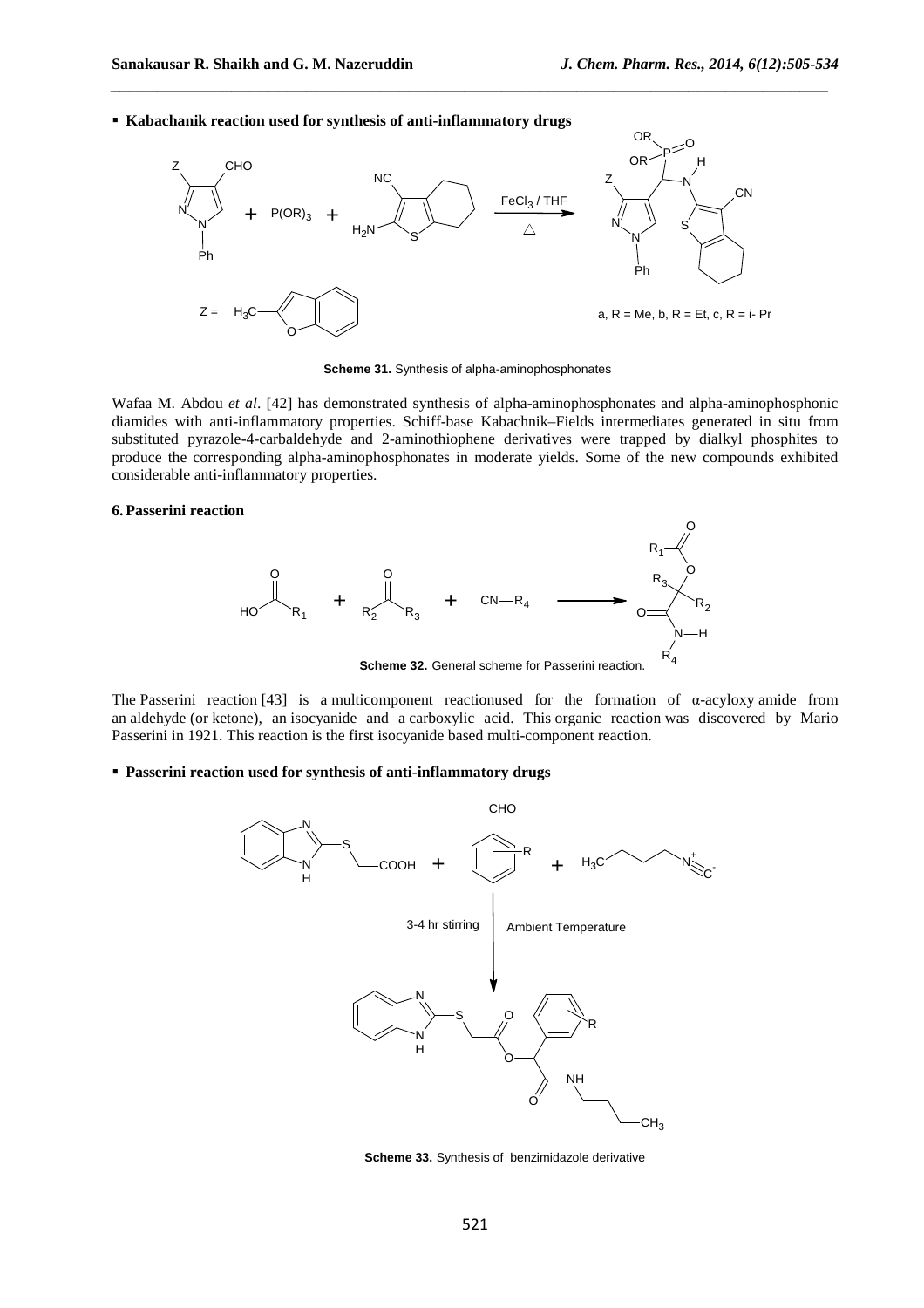Irfan N. Shaikh *et al*. [44] has discovered synthesis of a series of carbonyl-amide linkage based new benzimidazole derivatives from acid, aldehydes and isocyanide at ambient temperature via Passerini reaction. All the compounds synthesized were screened for their potential anti-inflammatory, antidiabetic and anticonvulsant properties.

*\_\_\_\_\_\_\_\_\_\_\_\_\_\_\_\_\_\_\_\_\_\_\_\_\_\_\_\_\_\_\_\_\_\_\_\_\_\_\_\_\_\_\_\_\_\_\_\_\_\_\_\_\_\_\_\_\_\_\_\_\_\_\_\_\_\_\_\_\_\_\_\_\_\_\_\_\_*

## **7.Gewald reaction**



**Scheme 34.** General scheme for Gewalds reaction

The Gewald reaction [45] is multicomponent reaction which involes the condensation of a ketone or aldehyde with a α-cyanoester in the presence of elemental sulfur and base to give a poly-substituted 2-amino-thiophene.

#### **Gewald reaction used for synthesis of anti-inflammatory drug** Step 1



**Scheme 35.** Synthesis of acetone-1-(2-amino-5-isopropyl-thiophene-3-carbonitrile derivative

Step 2

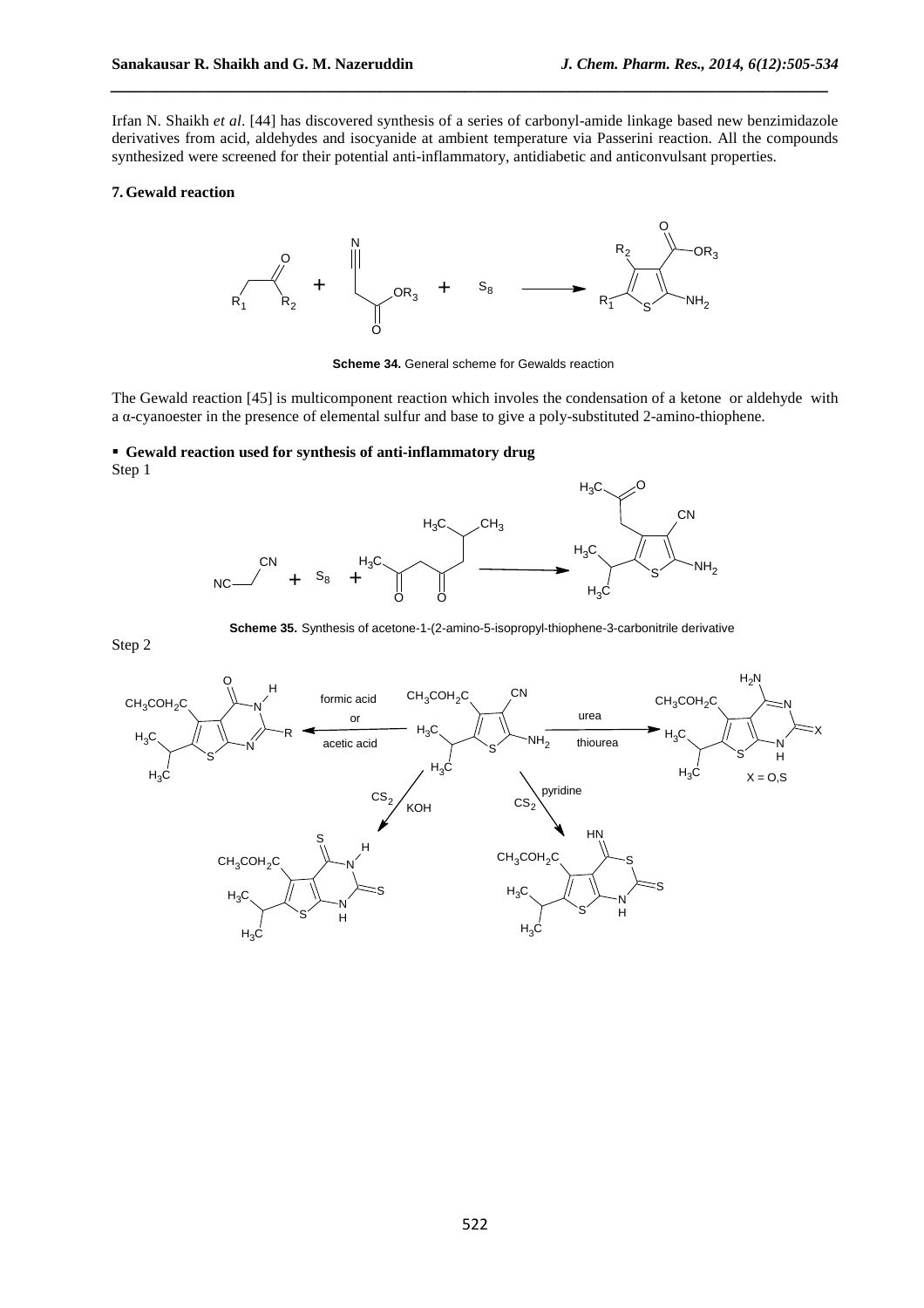

**Scheme 35.** Synthesis of 5-methyl-6-phenyl-2-thioxo--thieno[2,3-d]pyrimidine derivative

Abdel-Rahman B *et al*. [46] reported synthesis of thieno[2,3-d]pyrimidine derivatives which was obtained from reacting acetone-1-(2-amino-5-isopropyl-thiophene-3-carbonitrile by reacting 6-methyl-heptane-2,4-dione, malononitrile, sulfur and diethylamine. The synthesized compound obtained was evaluated for anti-inflammatory, analgesic and ulcerogenic activity.

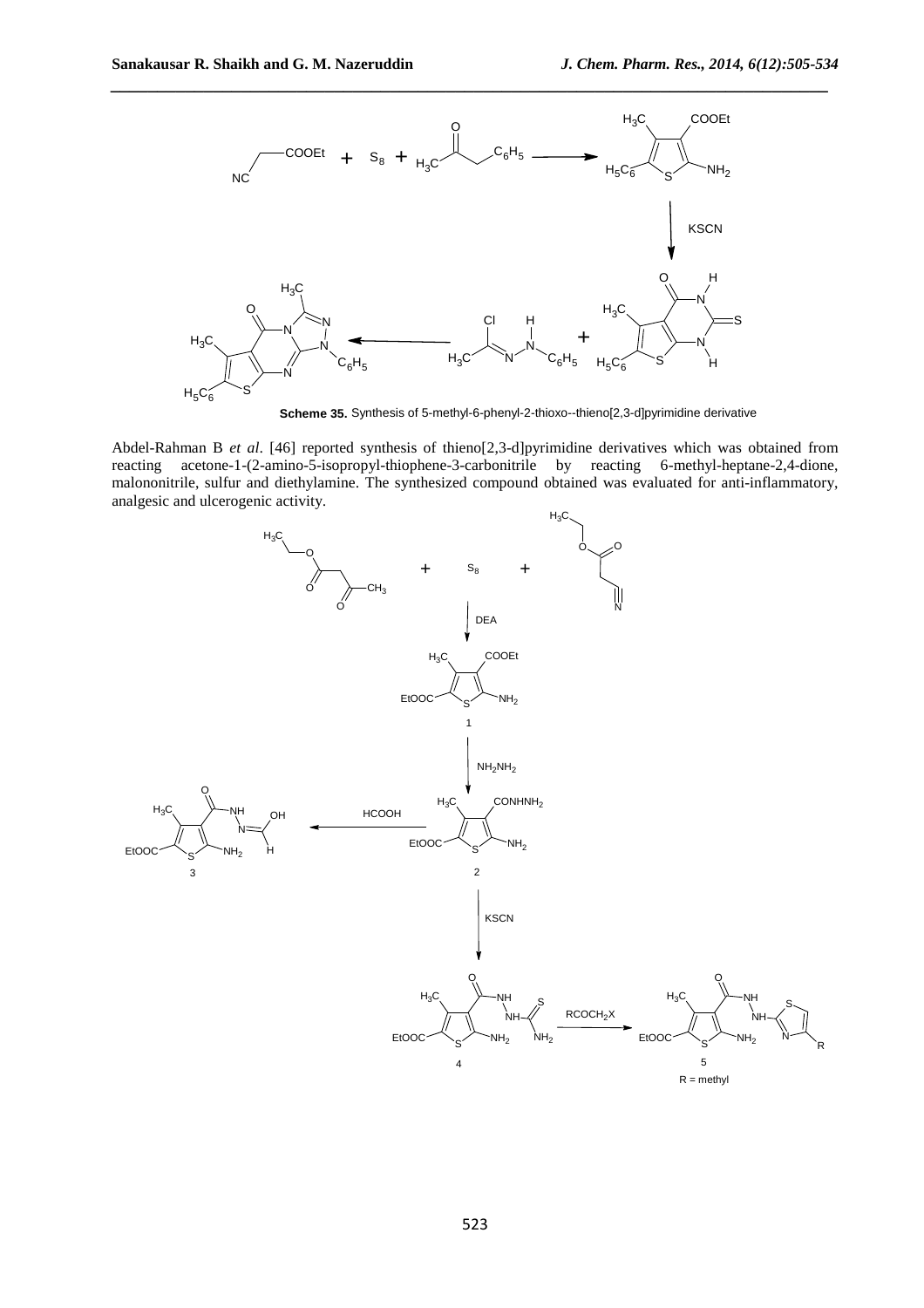

**Scheme 36.** Synthesis of 3-Pyrazolyl-thiophene and thieno[2,3-d]pyrimidines

H. N. Hafez, A. El-Gazzar *et al*. [47] has reported synthesis of two series of 5-ethyl-2-amino-3-pyrazolyl-4 methylthiophenecarboxylate and 2-thioxo-N3-aminothieno[2,3-d]pyrimidines were prepared from 3,5-diethyl-2 amino-4-methylthio-phenecaboxylate and evaluated for anti-inflammatory, analgesic and ulcerogenic activities.

#### **8.Petasis Reaction**



**Scheme 37.** General scheme for Petasis Reaction

Petasis reaction [48] is a multicomponent reaction involving an amine, aldehyde, and vinyl- or aryl-boronic acid to form substituted amines. In the Petasis reaction, the vinyl group of the organoboronic acid serves as the nucleophile. The Petasis reaction is mild reaction and also useful in generating α-amino acids.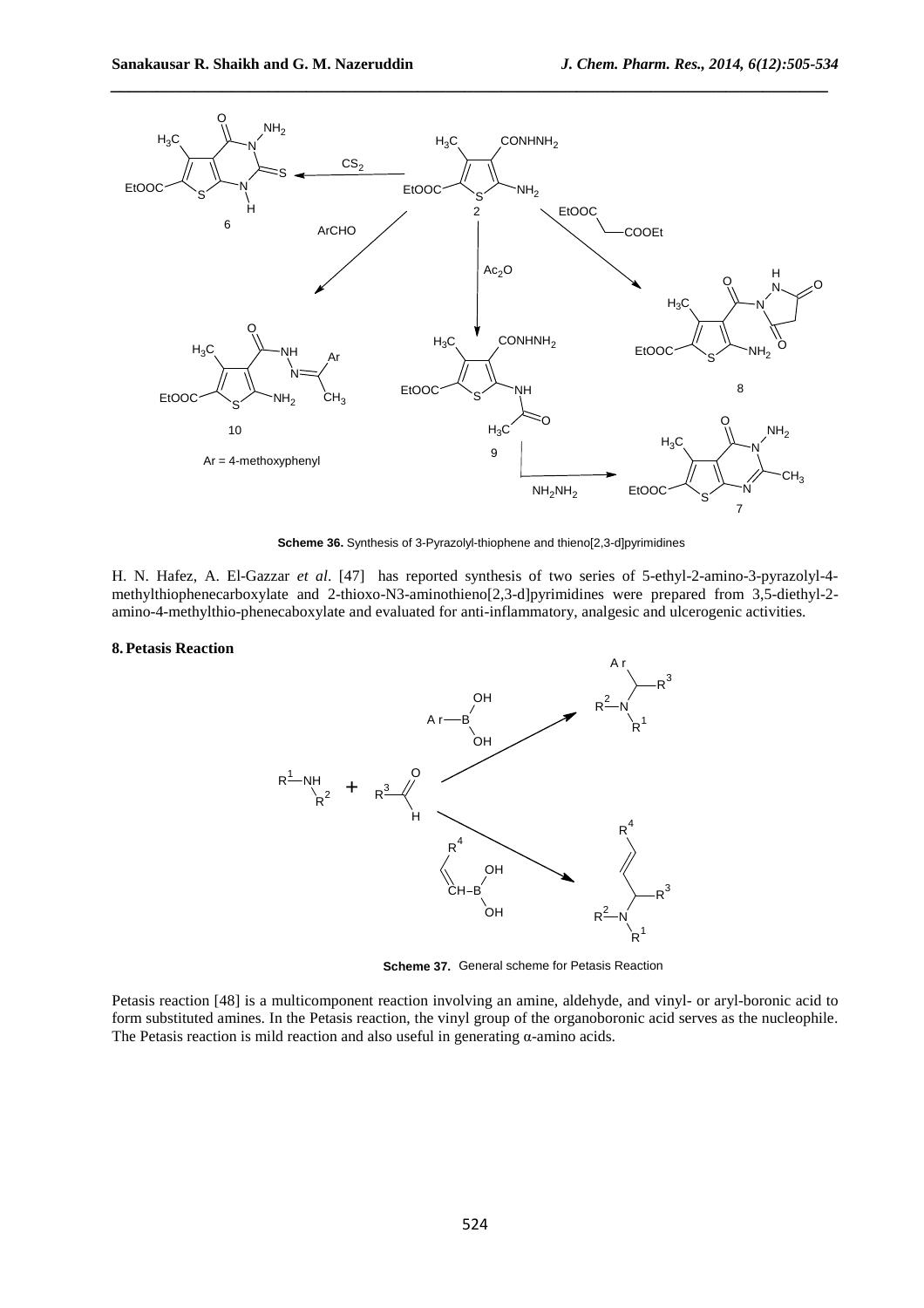**Petasis reaction used for synthesis of anti-inflammatory drug**



*\_\_\_\_\_\_\_\_\_\_\_\_\_\_\_\_\_\_\_\_\_\_\_\_\_\_\_\_\_\_\_\_\_\_\_\_\_\_\_\_\_\_\_\_\_\_\_\_\_\_\_\_\_\_\_\_\_\_\_\_\_\_\_\_\_\_\_\_\_\_\_\_\_\_\_\_\_*

**Scheme 38.** Synthesis of diclofenac analogue.

Hassan A. Osman and G. M. Nazeruddin [49] has reported synthesis of a series of diclofenac derivatives obtained from petasis reaction involving aldehyde, diclofenac and phenyl boronic acid into 1:1:1 molar ratio in 15 ml Dichloromethane stirring at  $30^{\circ}$ C. The synthesized compound was subjected for anti-inflammatory activity using carrageenan-induced paw edema method.

#### **9.Miscellaneous reactions**

## **Miscellaneous reaction used for synthesis of anti-inflammatory drugs**



**Scheme 39.** Synthesis of isoxazolyl-2,3-dihydrospiro[benzo(f)isoindole-1,3-indoline]-2',4,9-triones

E. Rajanarendar *et al*. [50] has prepared isoxazolyl-2,3-dihydrospiro[benzo[f]isoindole-1,3'-indoline]-2',4,9-triones by reacting 4-amino-3-methyl-5-styrylisoxazole with chloroacetic acid followed by a three component reaction with substituted isatins and 1,4-naphthoquinone using Ceric ammonium nitrate (CAN) catalyst under aerial oxidation condition.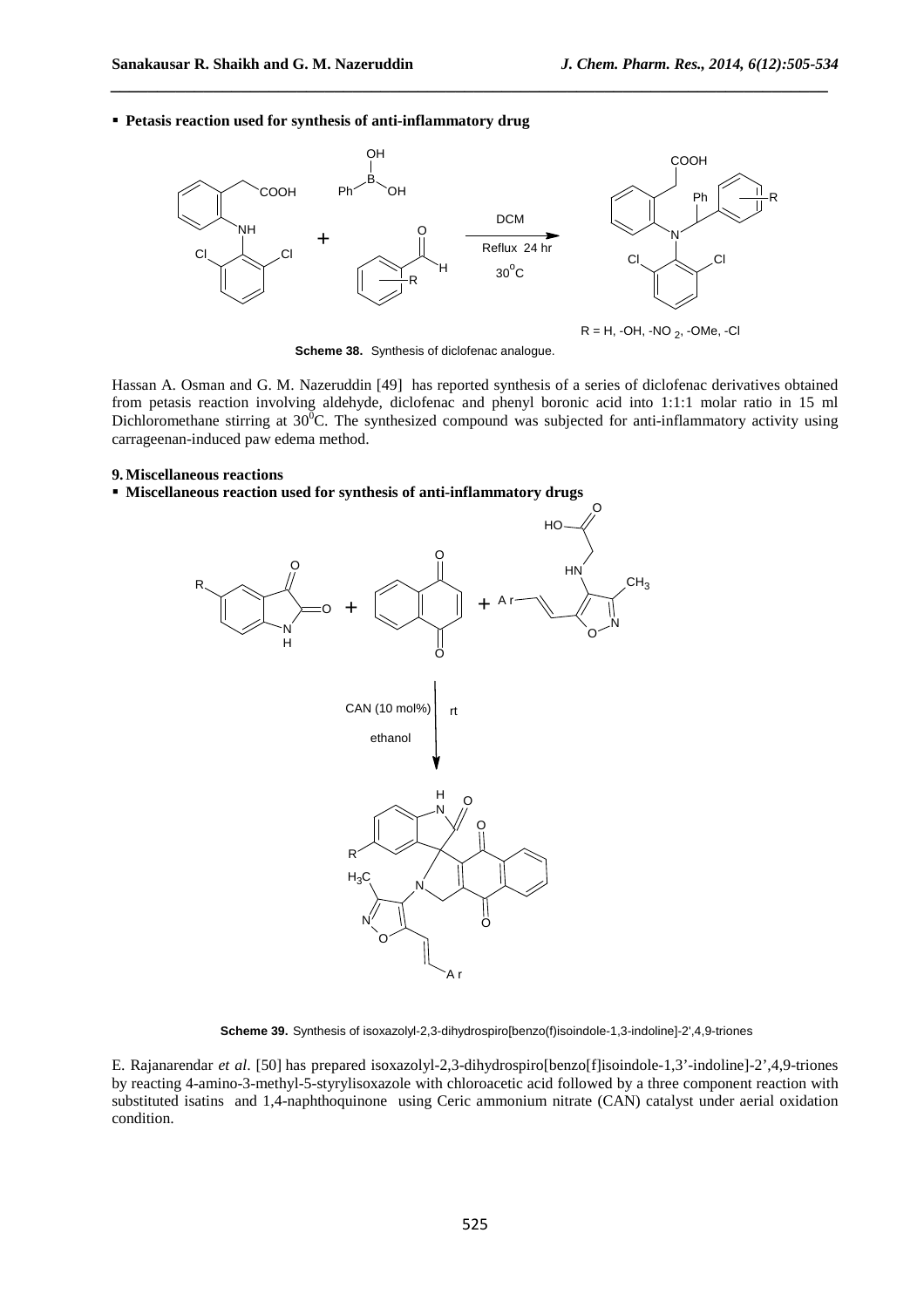

**Scheme 40.** Synthesis of benzo[d]imidazolyltetrahydropyridine carboxylates

Anisetti Ravindernath *et al*. [51] synthesized a series of novel benzo[d]imidazolyltetrahydro pyridine carboxylates by one-pot multi-component reaction of (E)-5-(benzylidene amino)-1H-benzo[d]imidazole- 2-thiol 3, 5-amino-2 mercapto-benzimidazole 4, aromatic aldehyde 5, and ethyl acetoacetate in acetonitrile using ceric ammonium nitrate (CAN) as Lewis acid catalyst, and evaluated for their anti-inflammatory, antioxidant, antibacterial and antifungal activities.



**Scheme 41.** Synthesis of indol-3-yl pyridine derivatives

Prakasam Thirumurugan *et al*. [52] has synthesized 2-(1H-Indol-3-yl)-6-methoxy-4-arylpyridine-3,5-dicarbonitrile through one-pot multi component reaction. The synthesized compounds showed a good anti-inflammatory activity. Also a series of bis-Hantzsch dihydropyridine derivatives were synthesized and they exhibit analgesic activity. The molecule was obtained by reacting 3-cyanoacetyl indole, aldehyde, malononitrile and freshly prepared sodium methoxide, sodium hydroxide in methanol and water in reflux condition.



**Scheme 42.** Synthesis of 4-thiazolidinone derivatives

Muhammad Naeem *et al*. [53] has prepared 4-thiazolidinone derivatives by using 1,3-dipyridin-2-ylthiourea, chloroacetic acid, substituted benzaldehyde, and ionic liquids in water and irradiated under microwave irradiation. The compound were synthesized and evaluated for anti-inflammatory activity.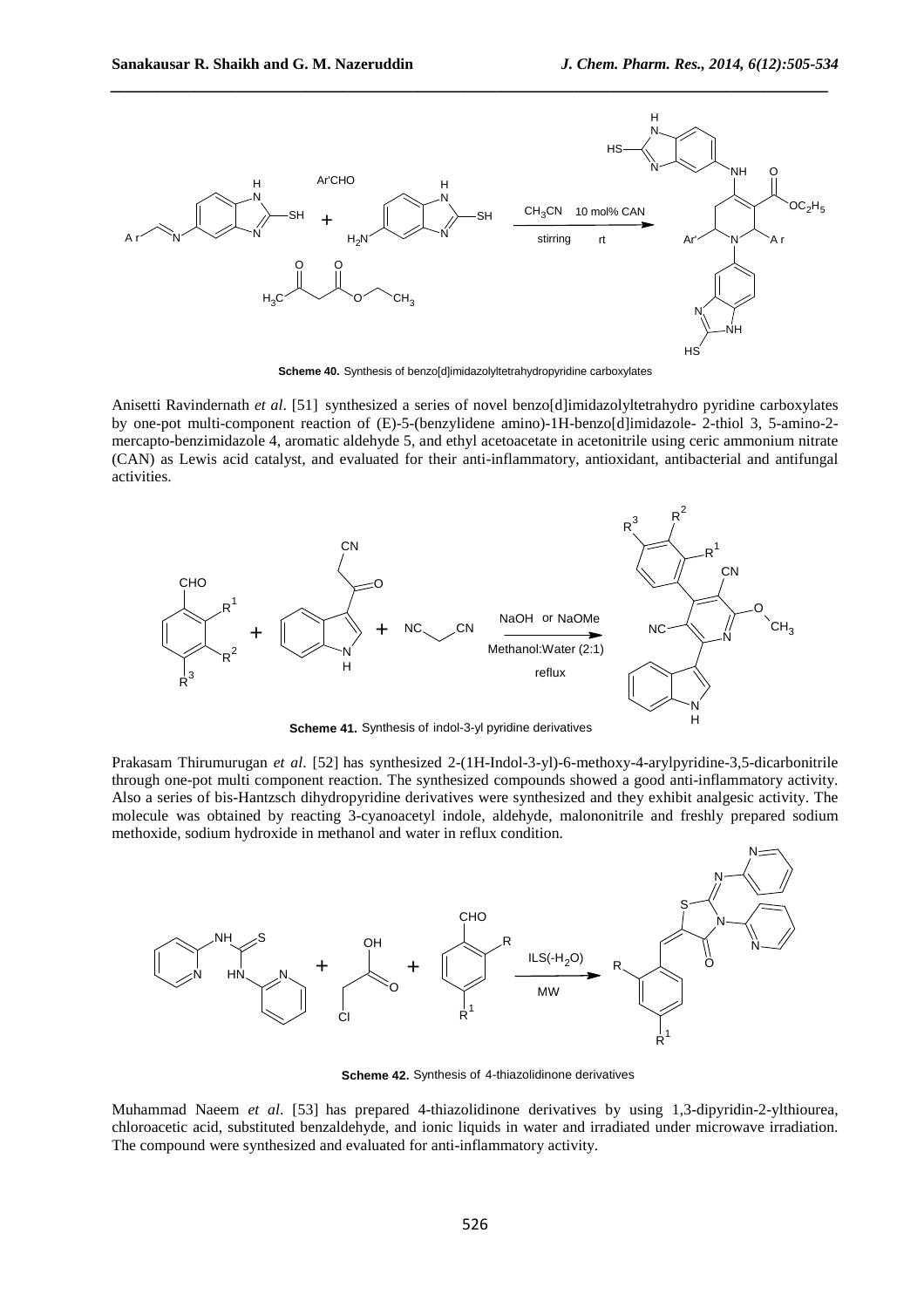

**Scheme 43.** Synthesis of N-substituted 4,5 diphenyl-2-(4-hydroxyphenyl)imidazole derivatives



**Scheme 43.** Synthesis of N-substituted 4,5 diphenyl-2-(4-fluorophenyl) imidazole derivatives



**Scheme 43.** Synthesis of N-substituted 4,5 diphenyl-2-(4-hydroxy-3- Methoxy phenyl) imidazole derivatives

Harsha Tripathy *et al*. [54] had demonstrated one pot synthesis of 1,2,4,5 - tetra-substituted imidazoles by single step four-component condensation reaction wherein the cyclization occurs to form imidazole ring . The target molecule was obtained from Benzil, ammonium acetate, aldehydes and amine were triturated with silica under microwave irradiation. The synthesized compound was screened for anti-inflammatory activity by rat paw edema method.



**Scheme 44.** Synthesis of 1,4,5-Tri Substituted Imidazoles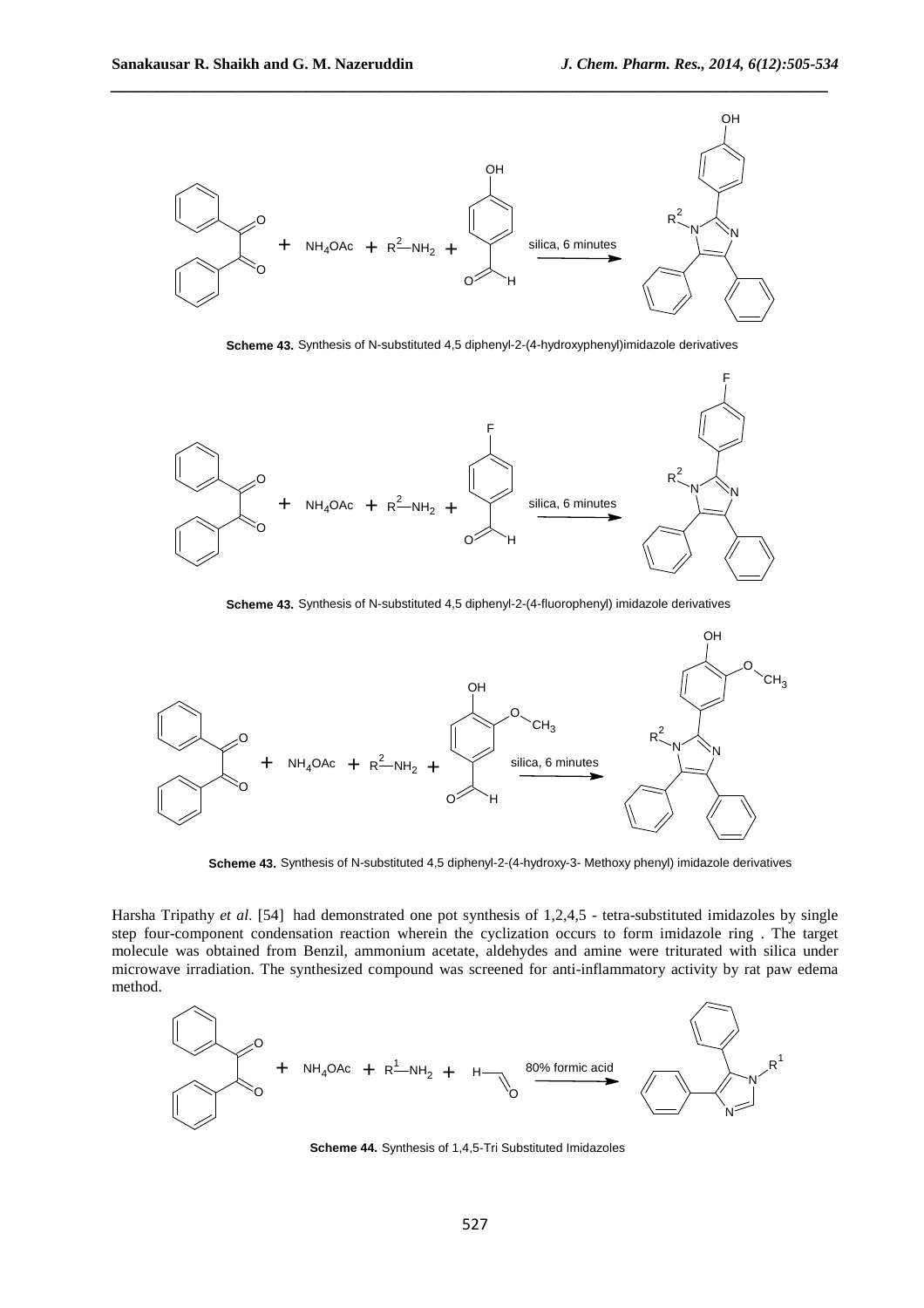Harsha Tripathy *et al.* [55] has synthesized tri substituted imidazoles using synthetic microwave oven, which showed significant reduction in reaction time, increased yield and synthesis of library of compounds in a very short time. The synthesized compounds were screened for anti-inflammatory activity by rat paw edema method and they showed good activity.

*\_\_\_\_\_\_\_\_\_\_\_\_\_\_\_\_\_\_\_\_\_\_\_\_\_\_\_\_\_\_\_\_\_\_\_\_\_\_\_\_\_\_\_\_\_\_\_\_\_\_\_\_\_\_\_\_\_\_\_\_\_\_\_\_\_\_\_\_\_\_\_\_\_\_\_\_\_*



**Scheme 45.** Synthesis of 4,5-Diaryl-2-(2-alkylthio-5-imidazolyl) Imidazoles

Mohammad Reza Saberi *et al*. [56] has synthesized of 4, 5-diaryl-2-(2-alkylthio-5-imidazolyl) imidazole derivatives and their anti-inflammatory and antinociceptive activities were evaluated. 2-(2-Alkylthio-5-imidazolyl)-4,5 diphenylimidazole compounds were obtained by the reaction of benzyl with 2-alkylthio-1-benzylimidazole-5 carbaldehyde, in the presence of ammonium acetate. More potent compounds were aimed to achieve by the author with moderate selectivity for COX-2.



**Scheme 46.** Synthesis of 7-Aryl-6-Fluoro-N- (5- Aryl -1, 3, 4 -Thiadizol-2-yl) 1-3-benzothiazol-2-amine

M. Sugumaran *et al*. [57] has synthesized a new series of flurobenzothiazole incorporated 1, 3, 4 - thiadiazole compounds and evaluated for the anti-inflammatory activity by carrageenan-induced paw oedema method.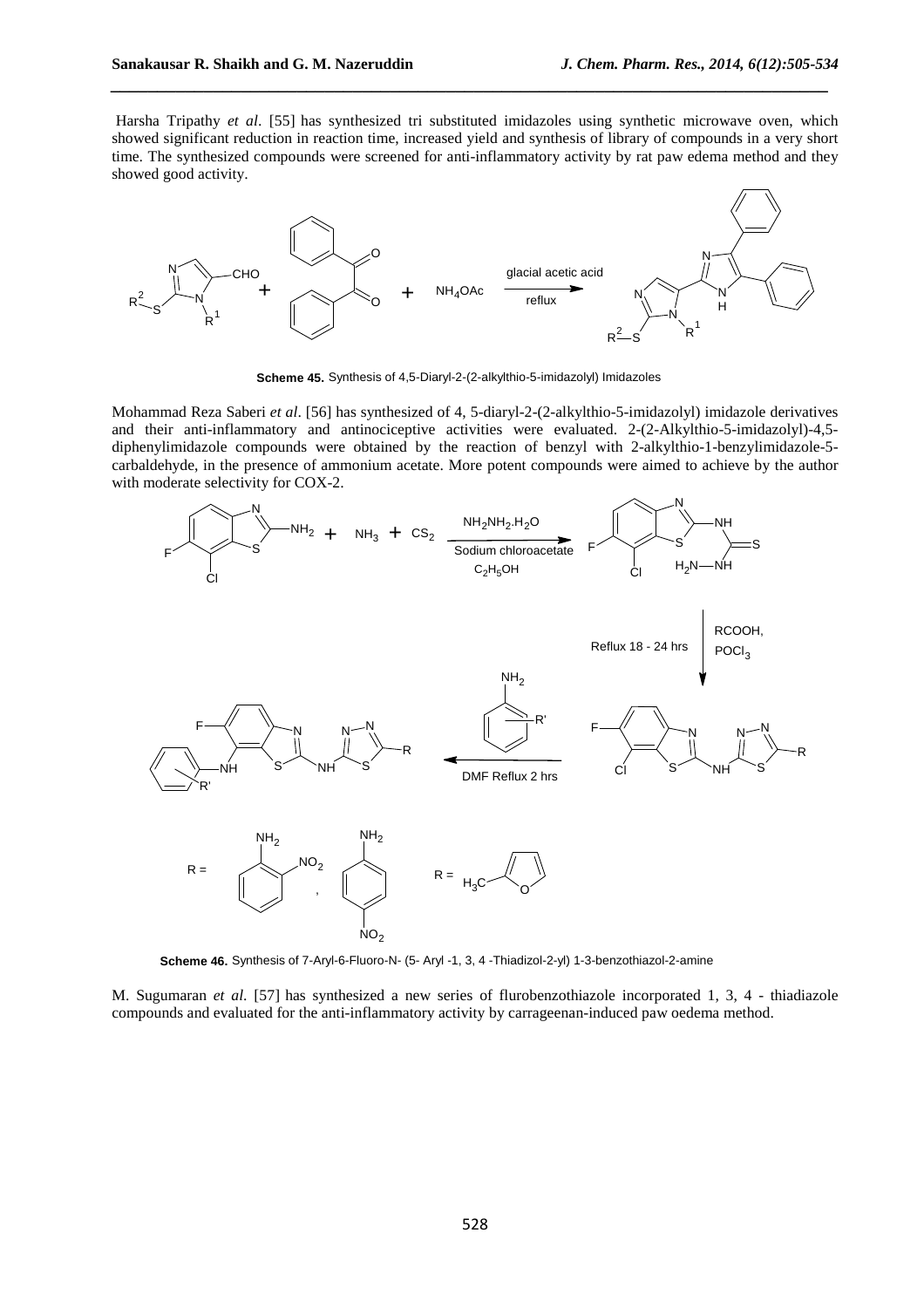**CN** 



*\_\_\_\_\_\_\_\_\_\_\_\_\_\_\_\_\_\_\_\_\_\_\_\_\_\_\_\_\_\_\_\_\_\_\_\_\_\_\_\_\_\_\_\_\_\_\_\_\_\_\_\_\_\_\_\_\_\_\_\_\_\_\_\_\_\_\_\_\_\_\_\_\_\_\_\_\_*

**Scheme 47.** Synthesis of pyridinone derivatives

Awatef A. Farag *et al*. [58] reported a one-pot methodology for the synthesis of pyridinone derivatives. The synthesized compound was evaluated for anti-inflammatory and analgesic activity.



**Scheme 48.** Synthesis of 3-cyano-2-imino-dihydropyridines

Amal A. M. Eissa *et al*. [59] has demonstrated synthesis of 8-Acetyl-7-hydroxy-4-phenyl-2H-benzopyran-2-one using this as starting material 3-cyano-2-oxo-dihydropyridines and 3-cyano-2-imino-dihydropyridines has been synthesized compound showed significant anti-inflammatory, analgesic and antipyretic activities.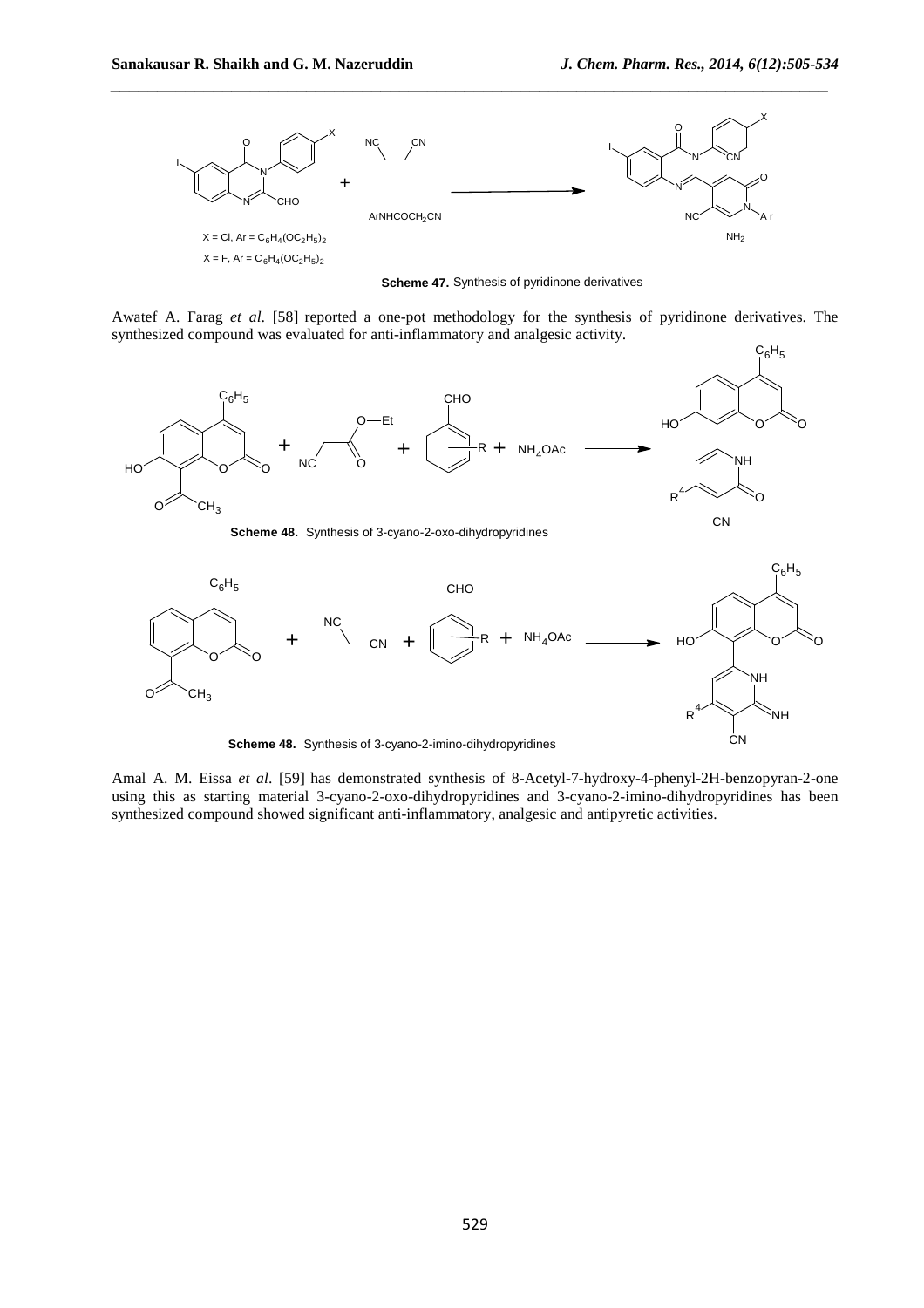$C_eH_E$ 



**Scheme 49.** Synthesis of 2-(4-sec-butyl-phenyl)-propionic acid pyrrolidin-2-ylcarbamoyl methyl ester derivatives

Richa Gupta *et al.* [60] has reported synthesis of 2-(4-sec-butyl-phenyl)-propionic acid-pyrrolidin-2-ylcarbamoyl methyl ester by refluxing Ibuprofen with 2-amino pyridine in chloroacetyl chloride in presence of glacial acetic acid gave 2-(4-sec-butyl-phenyl)-propionic acid-pyrrolidin-2-yl-carbamoyl methyl ester, which can be used as a prodrug for ibuprofen with enhanced anti-inflammatory potential. Derivatives were then treated with various cycloamino moieties such as morpholine, pyrrolidine, hydrazine hydrate. The synthesized compounds have shown significant anti-inflammatory activity.

$$
H_5C_6
$$
\n
$$
C_6H_5
$$
\n
$$
+ 2NH_4OCOCH_3 + R
$$
\n
$$
H_5C_6
$$
\n
$$
+ 2NH_4OCOCH_3 + R
$$
\n
$$
H_5C_6
$$
\n
$$
+ 2NH_4OCOCH_3 + R
$$
\n
$$
+ R
$$
\n
$$
+ 2NH_4OCOCH_3 + R
$$

**Scheme 50.** Synthesis of 2-substituted-4,5-diphenyl-1 H-imidazoles.

A. Puratchikody and Mukesh Doble [61] have demonstrated synthesis of imidazoles by condensation of benzil, aldehydes, ammonium acetate. The anti-inflammatory activity and QSAR studies of the compound has been carried on 2-substituted-4, 5-diphenyl-1H-imidazoles. Compounds with phenyl substitution with  $-F$ ,  $-Cl$ ,  $-NH<sub>2</sub>$ ,  $-N$  ( $CH<sub>3</sub>$ )<sub>2</sub>, –OH and  $-OCH<sub>3</sub>$  at the p-position showed higher activity than the other substitutions in the studies. The author observed electron-donating groups and hydrophilicity play an important role in the biological activity. Lowering of activity was observed with hydrophobic groups.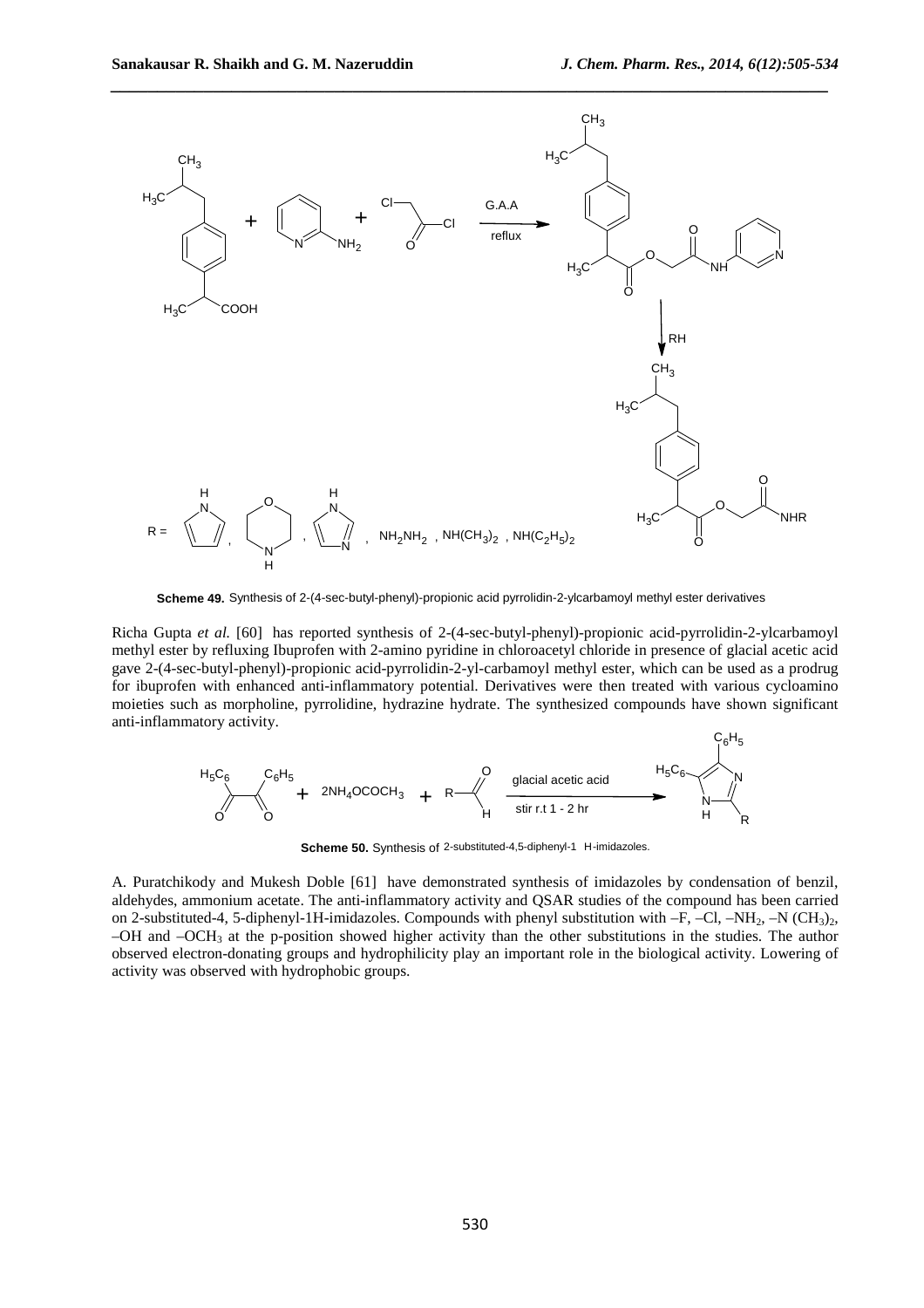

**Scheme 51.** Synthesis of isoniazid derivatives

Ipsita Mohanram *et al*. [62] has discovered a novel synthesis of isoniazid derivatives that has been achieved by the condensation of aldehydes, isoniazid, and phenols via Betti reaction has been described. The reactions were carried out at room temperature using fluorite as catalyst. The compound was investigated for in vivo anti-inflammatory activity on Wistar albino rats using a standard reference drug diclofenac.



**Scheme 52.** Synthesis of 4amino antipyrine derivatives via betti reaction

Ipsita Mohanram and JyotsnaMeshram [63] has reported the synthesis and biological evaluation of 4 aminoantipyrine derivatives prepared from a three-component Betti reaction. The synthesis was initiated by the condensation of aromatic aldehyde, 4-aminoantipyrine, and 8-hydroxyquinoline in presence of fluorite as catalyst in a simple one-step protocol. All the synthesized derivatives were screened *in vivo* anti-inflammatory activity against a reference drug, Diclofenac respectively. The results show that compounds having 4-OMe, 4-NMe<sub>2</sub>, 4-Cl, 2-Cl substituent were found to possess potential anti-inflammatory activity when compared with reference drugs, respectively. The bioactivity of these derivatives has also been evaluated with respect to Lipinski's rule of five using molinspiration cheminformatics software.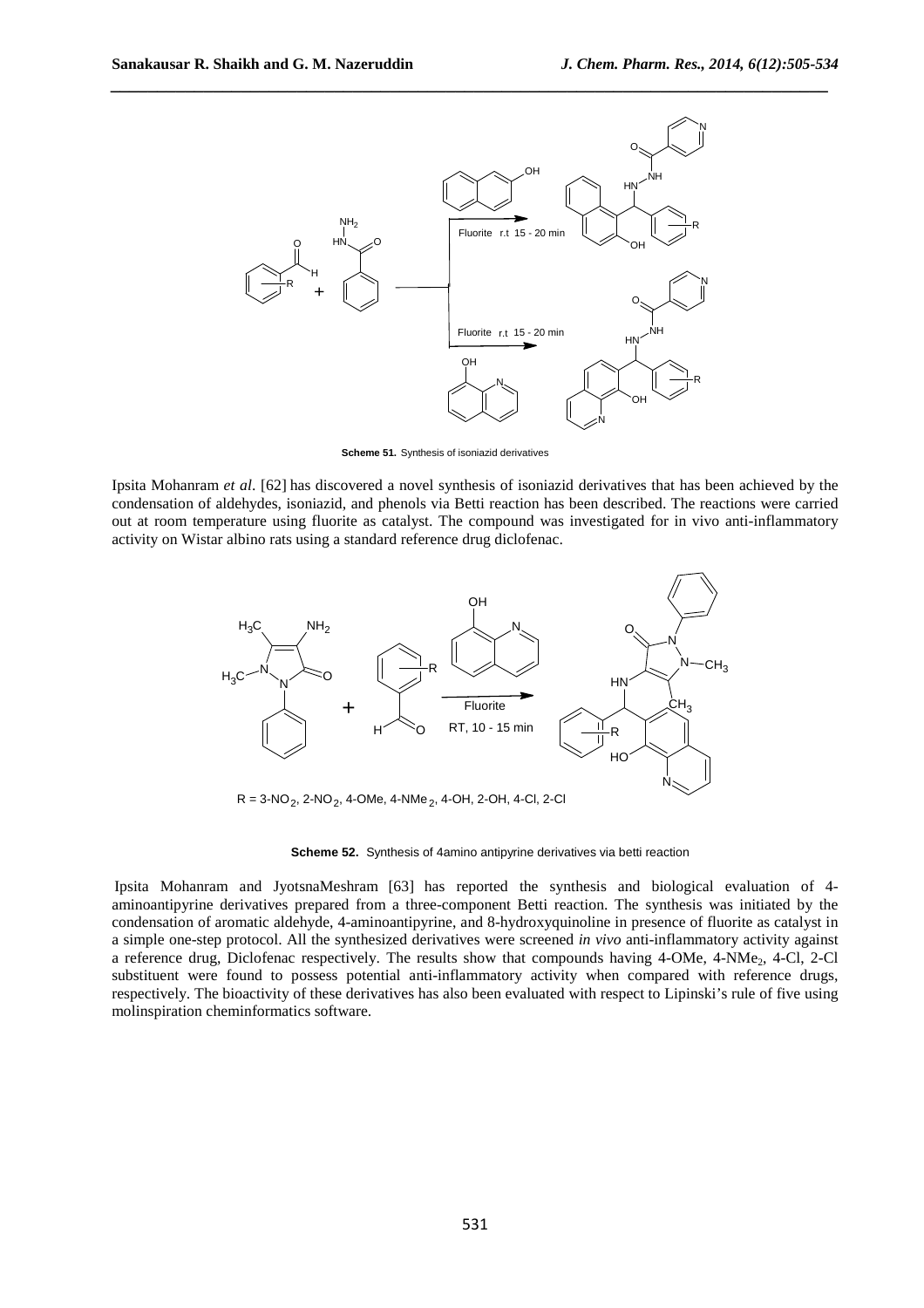

**Scheme 53.** Synthesis of 1-methyl-3-(1,4,5-trisubstituted-1H-imidazol-2- yl)-1,2,5,6-tetrahydropyridine

Manal Mohammed *et al*. [64] has discovered the synthesis of 1-methyl-5-(1-alkyl/aryl-4,5-diphenyl-1H-imidazol-2 yl)-1,2,5,6-tetrahydropyridine. Synthesis of the target molecule was achieved by firstly subjecting to multicomponent, one-pot synthesis for achieving substituted imidazole with pyridine incorporated in the fivemembered ring then successive N-methylation of pyridine using methyl iodide that resulted to methyl iodide salt. The author reduced the salt to get novel N-alkyl/aryl substituted imidazol-2-yl arecolines. The compounds were evaluated for *in vitro* anti-inflammatory by Human Red Blood Cell (HRBC) membrane stabilization method using Diclofenac as standard. The author also performed molecular docking for anti-inflammatory activity. It has been concluded that the computational values obtained after docking are in good agreement with the experimental values.

## **CONCLUSION**

MCR have great relevance in synthesis of many medicinally important compounds. We hope to have shown that multicomponent reactions are an excellent, multipurpose approach to the synthesis of non steroidal antiinflammatory drugs. Besides the development of new reactions or improved conditions for the classical ones, future developments in this field will probably involve the application of multicomponent-based strategies to targetoriented synthesis. Moreover, long-term clinical usage of NSAIDs is associated with significant side effects. Therefore new and safer anti-inflammatory drugs represent a challenging goal for such a research area. As resistance to anti-inflammatory drugs is widespread, there is an increasing need for identification of novel structures that may be of use in designing new, potent and less toxic anti-inflammatory agents. We hope that this review will serve to stimulate research in this fascinating and very useful area of organic synthesis. This critical review describes developments in multicomponent reaction have been used for the synthesis of non steroidal anti-inflammatory drugs reported since 2003. Significantly broadened scopes, new techniques, more environmentally benign methods and entirely novel MCRs reflect the increasingly inventive paths that synthetic chemist follow may in this field. The author regrets any omissions that may have occurred in this review.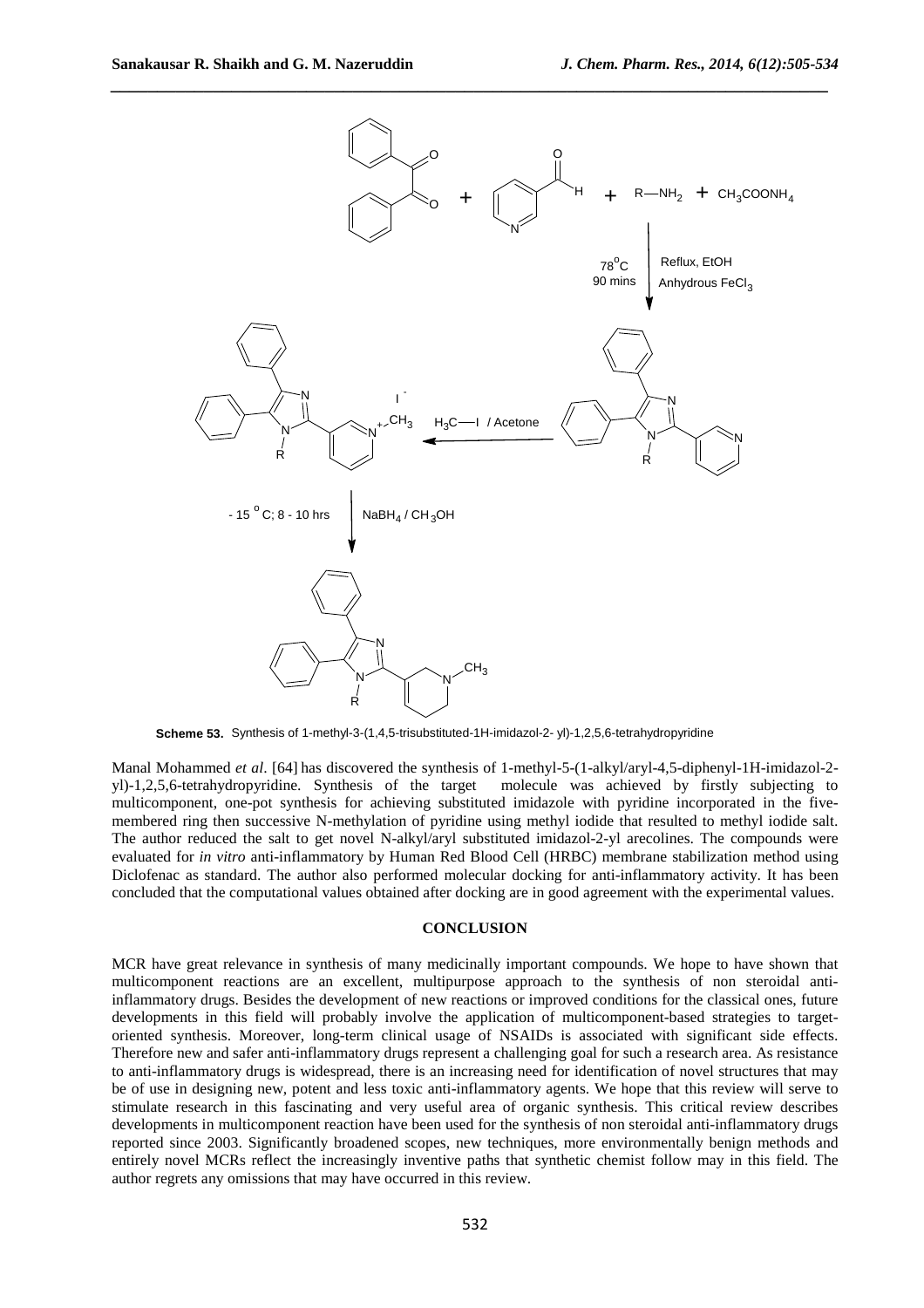#### **Acknowledgment**

The authors are thankful to Anjuman Khairul Islam Trust, Mumbai for financial assistance.

#### **REFERENCES**

*\_\_\_\_\_\_\_\_\_\_\_\_\_\_\_\_\_\_\_\_\_\_\_\_\_\_\_\_\_\_\_\_\_\_\_\_\_\_\_\_\_\_\_\_\_\_\_\_\_\_\_\_\_\_\_\_\_\_\_\_\_\_\_\_\_\_\_\_\_\_\_\_\_\_\_\_\_*

[1] (a) GL Dou; CL Shi; DQ Shi. *J. Comb. Chem*., **2008**, 10, 810. (b) H Wu; W Lin; Y Wan; HQ Xin; DQ Shi; YH Shi; R Yuan; RC Bo; W Yin. *J. Comb. Chem*., **2010**, 12, 31. (c) H Liu; GL Dou; DQ Shi. *J. Comb. Chem*., **2010**, 12, 292.

[2] (a) A Domling; I Ugi. *Angew. Chem.,* **2000**, 39, 3168. (b) A Domling. *Chem. Rev*., **2006**, 106, 17. (c) J Zhu, H Bienayme. In Multicomponent Reactions; Wiley-VCH, Weinheim, **2005**. (d) RW Armstrong; AP Combs; PA Tempest; SD Brown. *Acc. Chem. Res*., **1996**, 19, 123.

[3] A Domling; I Ugi. *Angew. Chem.,* **2000**, 39, 3168.

[4] I Ugi; A Domling. *Endeavour*., **1994**, 18, 115.

[5] LM Wilson. In Pathophysiology, Clinical Concepts of Disease Processes (Eds.: S. A. Price.; L. M. Wilson) Mosby; St. Louis. Missouri, **2003**; 44-61.

[6] BL Sng; SA Schug. *Ann. Acad. Med*. Singap., **2009**, 38, 960-966.

[7] HP Zahradnik; A Hanjalic-Beck; K Groth. *Contraception*., **2010**, 3, 185-196.

[8] R Eccles*. J. Clin. Pharm. Ther*., **2006**, 31, 309-319.

[9] P Rathee; H Chaudhary; S Rathee; D Rathee; V Kumar; K Kohli. *Inflamm. Allergy Drug Targets*., **2009**, 3, 229- 235.

[10] D Mukherjee; SE Nissen. *Eur. J. Topol*., **2001**, 286, 954-959.[11] P Biginelli, *Gazz. Chim. Ital*., **1893**, 23, 360.

[12] A Bhatewara; SJ Rao; T Kadre; P Paliwal; S Jain. *International Journal of Medicinal Chemistry*., **2013**, 1- 5.

[13] RH Tale; AH Rodge; GD Hatnapure; AP Keche. *Bioorganic & Medicinal Chemistry Letters*., **2011**, 21, 4648- 4651.

[14] RV Chikhale; RP Bhole; PB Khedekar; KP Bhusari. *European Journal of Medicinal Chemistry*., **2009**, 44, 3645-3653.

[15] PP Kapupara; SP Dholakia; VP Patel; BN Suhagia. *J. Chem. Pharm. Res*., **2010**, 2, 3, 287-294.

[16] HA Osman; SR Shaikh; MS Pandharpatte; GM Nazeruddin. *Archives Des Sciences Journal*., **2013**, 66, 4, 503- 511.

[17] PA Patil; RP Bhole; RV Chikhale; KP Bhusari. International *Journal of Chem Tech Research*., **2009**, 1, 2, 373-384.

[18] SS Bahekar; DB Shinde. *Acta Pharm*., **2003**, 53, 223-229.

[19] SN Mokale; PS Singu; SS Bahekar. *Der Pharma Chemica*., **2010**, 2, 5, 118-125.

[20] MK Mishra; AK Gupta; S Negi. *International Journal of Pharmaceutical and Research*., **2010**, 1, 8, 92-95.

[21] RH Tale; AH Rodge; GD Hatnapure; AP Keche; KM Patil; RP Pawar. *Med Chem Res*., **2012**, 21, 4252-4260.

[22] M Ajitha; K Rajnarayana. *International Journal of Pharma and Bio Sciences*., **2011**, 2, 4, 81-90.

[23] M Ajitha; K Rajnarayana; M Sarangapani. *International Research Journal of Pharmacy*., **2011**, 2, 7, 80-84.

[24] R Sawant; V Sarode. *Iranian Journal of Pharmaceutical Research*., **2011**,10, 4, 733-739.

[25] MM Alam; M Akhter; A Husain; A Marella; OP Tanwar; R Ali; MH Syed; H Kumar; R Haider; M Shaquiquzzaman. *Acta Poloniae Pharmaceutica n Drug Research*., **2012**, 69, 6, 1077-1085.

[26] SN Mokale; SS Shinde; RD Elgire; JN Sangshetti. *Bioorganic & Medicinal Chemistry Letters*., **2010**, 20, 15, 4424-4426.

[27] Hantsch A et.al *Ann Chem.*, **1882**, 215, 1-81.

[28] AA Samaunnisa; CHS Venkataramana; V Madhavan*. International Journal of Research in Pharmacy and Chemistry*., **2013**, 3, 1, 160-167.

[29] C Mannich; W Krosche. *Archiv der Pharmazie*., **1912**, 250, 647-667.

[30] B Anil Reddy. *E-Journal of Chemistry*., **2010**, 7, 1, 222-226.

[31] M Chaudhary; S Bhattacharya; Y Ahmad*. International Journal of Pharmaceutical Chemistry*., **2012**, 2, 3, 78- 84.

[32] J Panda; VJ Patro; SK Acharjya; S Panda; SJ Mishra. *Journal of Pharma SciTech*., **2012**, 2, 1, 9-15.

[33] M Koksal; N Gokhan; E Kupeli; E Yesilada; H Erdogan. *Arch Pharm Res*., **2007**, 30, 4, 419-424.

[34] G Mariappan; MR Bhuyan; P Kumar; D Kumar; K Murali. *Indian Journal of Chemistry*., **2011**, 50B, 1216- 1219.

[35] R Babbar; DP Pathak; N Jain; S Jain. *Der Pharma Chemica*., **2012**, 4, 5, 2024-2028.

[36] JT Leonard; OS Rajesh; L Jeyaseeli; K Murugesh; R Sivakumar Gunasekaran. *Asian Journal of Chemistry.*, **2007**, 19, 1, 116-120.

[37] MA Hussein; RM Shaker; AA Mohammed; MF Mohammed. *Arch Pharm Res*., **2011**, 34, 8, 1239-1250. [38] Ugi I, et. al *Angew. Chem*., **1959**, 71, 386.

[39] I Mohanram; J Meshram; Mohanram and Meshram *International Journal of Pharmaceutical and Research*., **2013**, 4, 6, 2286-2291.